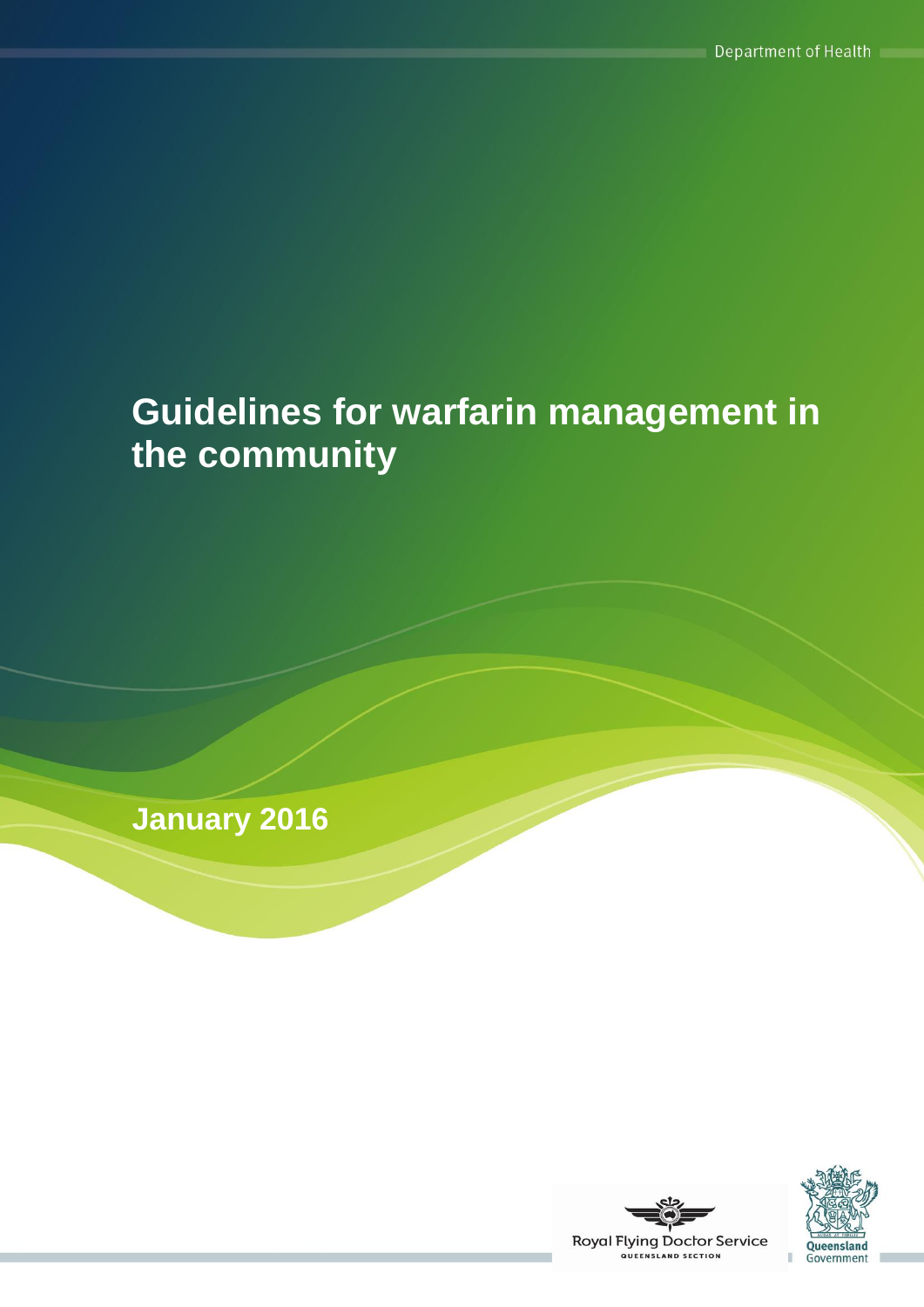#### **Disclaimer**

This guideline has been prepared to promote and facilitate standardisation and consistency of practice, using a multidisciplinary approach.

Information in this guideline is current at time of publication.

Queensland Health and the Royal Flying Doctor Service do not accept liability to any person for loss or damage incurred as a result of reliance upon the material contained in this guideline.

Clinical material offered in this guideline does not replace or remove clinical judgement or the professional care and duty necessary for each specific patient case.

Clinical care carried out in accordance with this guideline should be provided within the context of locally available resources and expertise.

This Guideline does not address all elements of standard practice and assumes that individual clinicians have the responsibility to:

- Discuss care with consumers in an environment that is culturally appropriate and which enables respectful confidential discussion. This includes the use of interpreter services where necessary.
- Advise consumers of their choice and ensure informed consent is obtained.
- Provide care within scope of practice, meet all legislative requirements and maintain standards of professional conduct.
- Apply standard precautions and additional precautions as necessary, when delivering care.
- Document all care in accordance with mandatory and local requirements.

Guidelines for Warfarin Management in the Community

Published by the State of Queensland (Queensland Health) and the Royal Flying Doctor Service Queensland Section, May, 2016 © State of Queensland (Queensland Health) **2016**



This work is licensed under a Creative Commons Attribution Non-Commercial Share Alike 3.0 Australia licence. In essence, you are free to copy, communicate and adapt the work for non-commercial purposes, as long as you attribute Medicines Regulation and Quality, Queensland Health and the Royal Flying Doctor Service, Queensland Sector, you distribute any derivative work only under this licence and you abide by the licence terms. To view a copy of this licence, visit

<http://creativecommons.org/licenses/by-nc-sa/3.0/au/deed.en>

#### For more information contact:

Medicines Regulation and Quality, Department of Health, GPO Box 48, Brisbane QLD 4001, email medicationsafety@health.qld.gov.au, phone (07)3328 9818.

#### **Disclaimer:**

The content presented in this publication is distributed by the Queensland Government as an information source only. The State of Queensland makes no statements, representations or warranties about the accuracy, completeness or reliability of any information contained in this publication. The State of Queensland disclaims all responsibility and all liability (including without limitation for liability in negligence) for all expenses, losses, damages and costs you might incur as a result of the information being inaccurate or incomplete in any way, and for any reason reliance was placed on such information.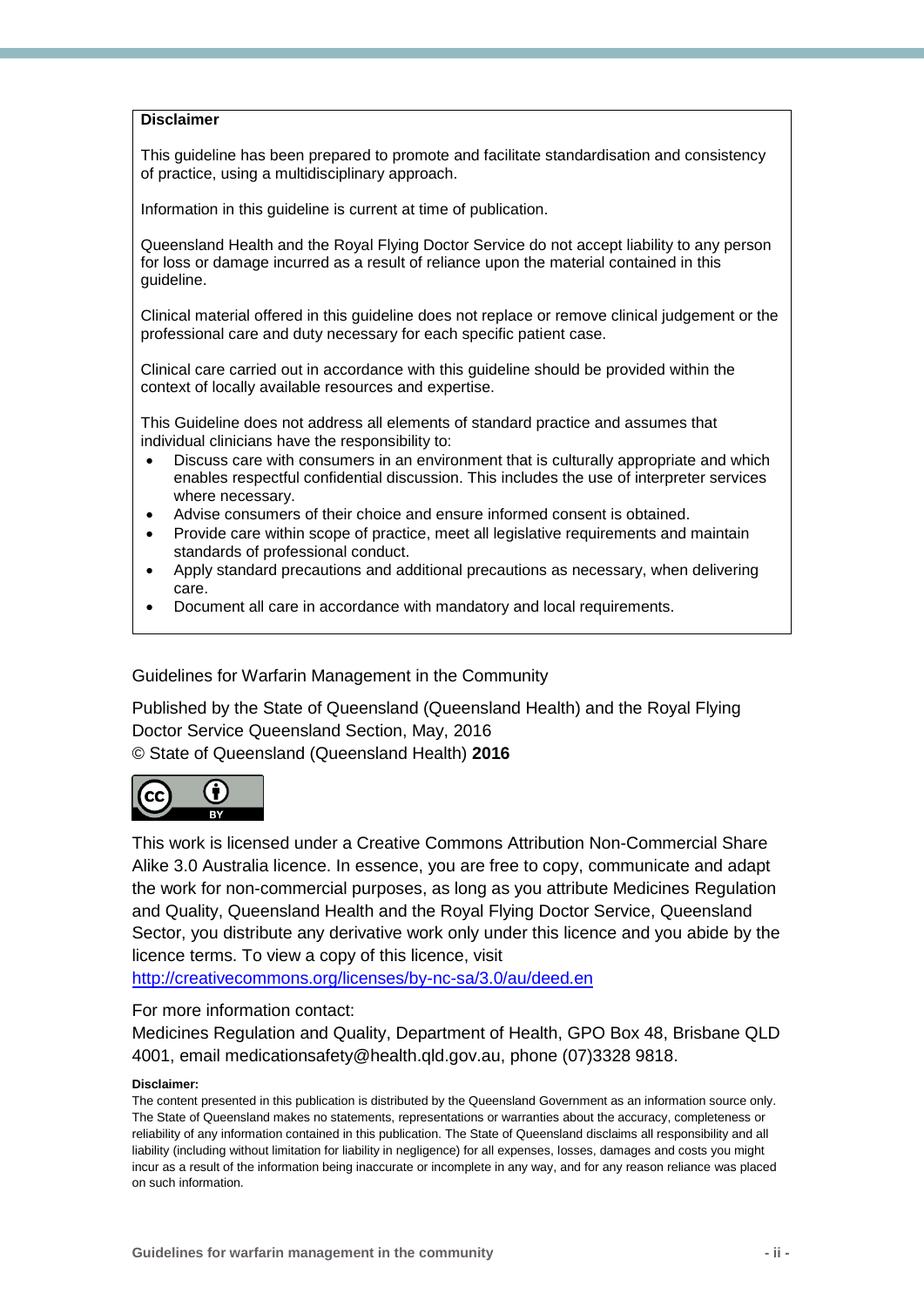## **Contents**

| $\mathbf{1}$ . |                                                                   |                                                               |  |  |  |  |  |  |
|----------------|-------------------------------------------------------------------|---------------------------------------------------------------|--|--|--|--|--|--|
|                | 1.1                                                               |                                                               |  |  |  |  |  |  |
|                | 1.2                                                               |                                                               |  |  |  |  |  |  |
|                | 1.3                                                               |                                                               |  |  |  |  |  |  |
|                |                                                                   |                                                               |  |  |  |  |  |  |
|                |                                                                   |                                                               |  |  |  |  |  |  |
|                | 1.4                                                               |                                                               |  |  |  |  |  |  |
|                |                                                                   |                                                               |  |  |  |  |  |  |
|                |                                                                   |                                                               |  |  |  |  |  |  |
|                | 1.5                                                               |                                                               |  |  |  |  |  |  |
|                | 1.6                                                               |                                                               |  |  |  |  |  |  |
|                |                                                                   | 1.6.2 Patients at high risk of thrombosis (e.g. DVT) 11       |  |  |  |  |  |  |
|                | 1.7                                                               |                                                               |  |  |  |  |  |  |
|                | 1.8                                                               |                                                               |  |  |  |  |  |  |
|                | 1.9                                                               |                                                               |  |  |  |  |  |  |
|                | 1.10                                                              |                                                               |  |  |  |  |  |  |
|                | 1.11                                                              |                                                               |  |  |  |  |  |  |
|                |                                                                   |                                                               |  |  |  |  |  |  |
|                |                                                                   | 1.13 Guide for patients non-responsive to warfarin therapy 19 |  |  |  |  |  |  |
| 2.             |                                                                   |                                                               |  |  |  |  |  |  |
| 3.             |                                                                   |                                                               |  |  |  |  |  |  |
| 4.             | Glossary of terms used in the policy and supporting documents  21 |                                                               |  |  |  |  |  |  |
| 5.             |                                                                   |                                                               |  |  |  |  |  |  |
| 6.             |                                                                   |                                                               |  |  |  |  |  |  |
| 7.             |                                                                   |                                                               |  |  |  |  |  |  |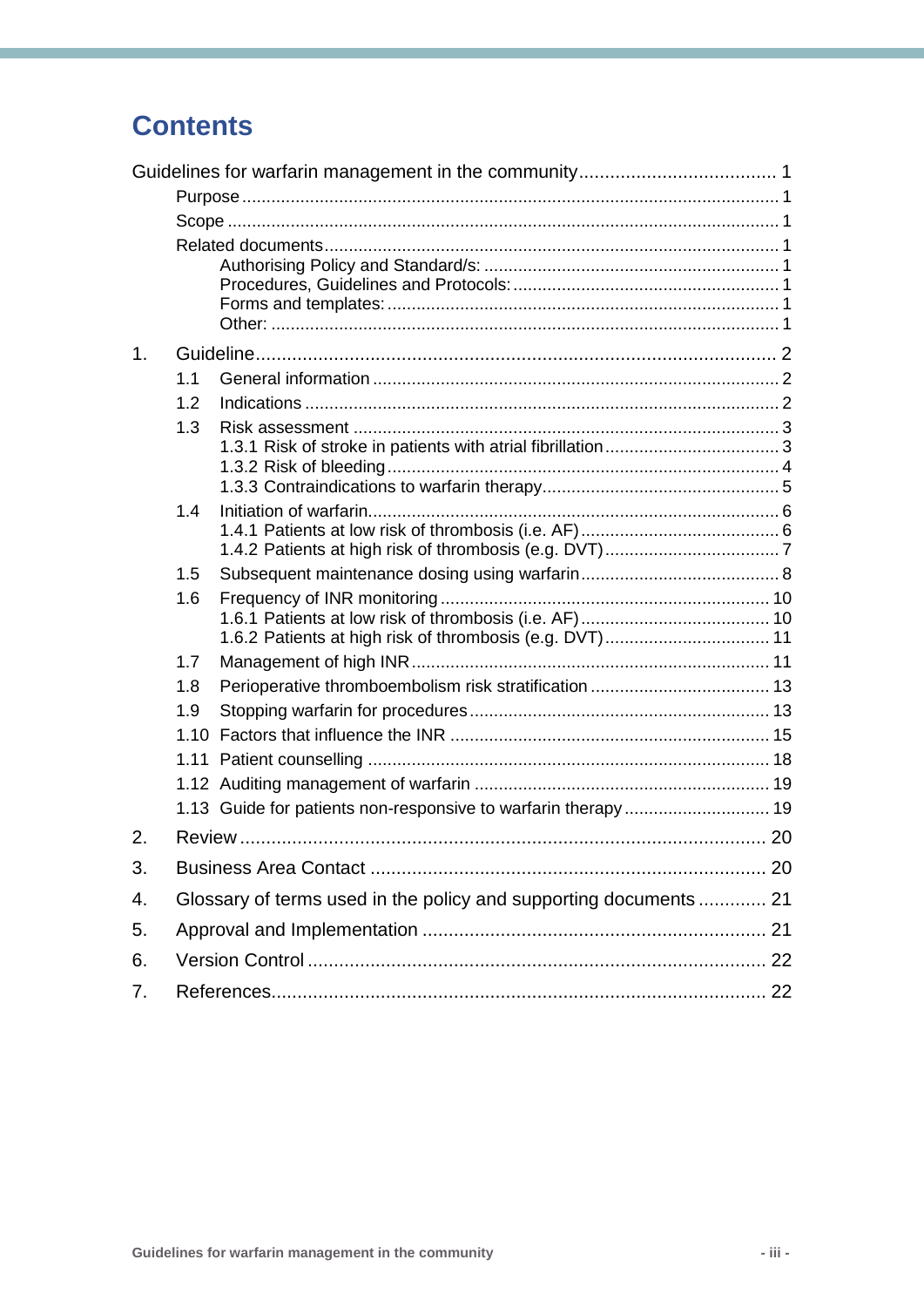## <span id="page-3-0"></span>**Guidelines for warfarin management in the community**

## <span id="page-3-1"></span>**Purpose**

This guideline provides recommendations regarding best practice for initiation and management of warfarin for patients in the community, as well as primary and community health services (e.g. Home Based Acute Care Service or Hospital in the Home). This guideline applies to all Queensland Health patients prescribed warfarin in the community where a work unit procedure is unavailable.

## <span id="page-3-2"></span>**Scope**

This guideline provides information for all Queensland Health employees (permanent, temporary and casual) and all organisations and individuals acting as its agents (including Visiting Medical Officers, Royal Flying Doctor Service and other partners, contractors, consultants and volunteers).

## <span id="page-3-3"></span>**Related documents**

### <span id="page-3-4"></span>**Authorising Policy and Standard/s:**

Queensland Health List of Approved Medicines

### <span id="page-3-5"></span>**Procedures, Guidelines and Protocols:**

 Queensland Health inpatient Guidelines for Anticoagulation using Warfarin – Adult (available from Medicines Regulation and Quality, Department of Health, Queensland Health, email: [medicationsafety@health.qld.gov.au\)](mailto:medicationsafety@health.qld.gov.au)

### <span id="page-3-6"></span>**Forms and templates:**

 Queensland Health Non-Inpatient Rural and Remote Warfarin Record, SW032, Material number (FAMMIS): 10202082

### <span id="page-3-7"></span>**Other:**

 Warfarin patient education booklet (e.g. medication manufacturing company, private pathology or other)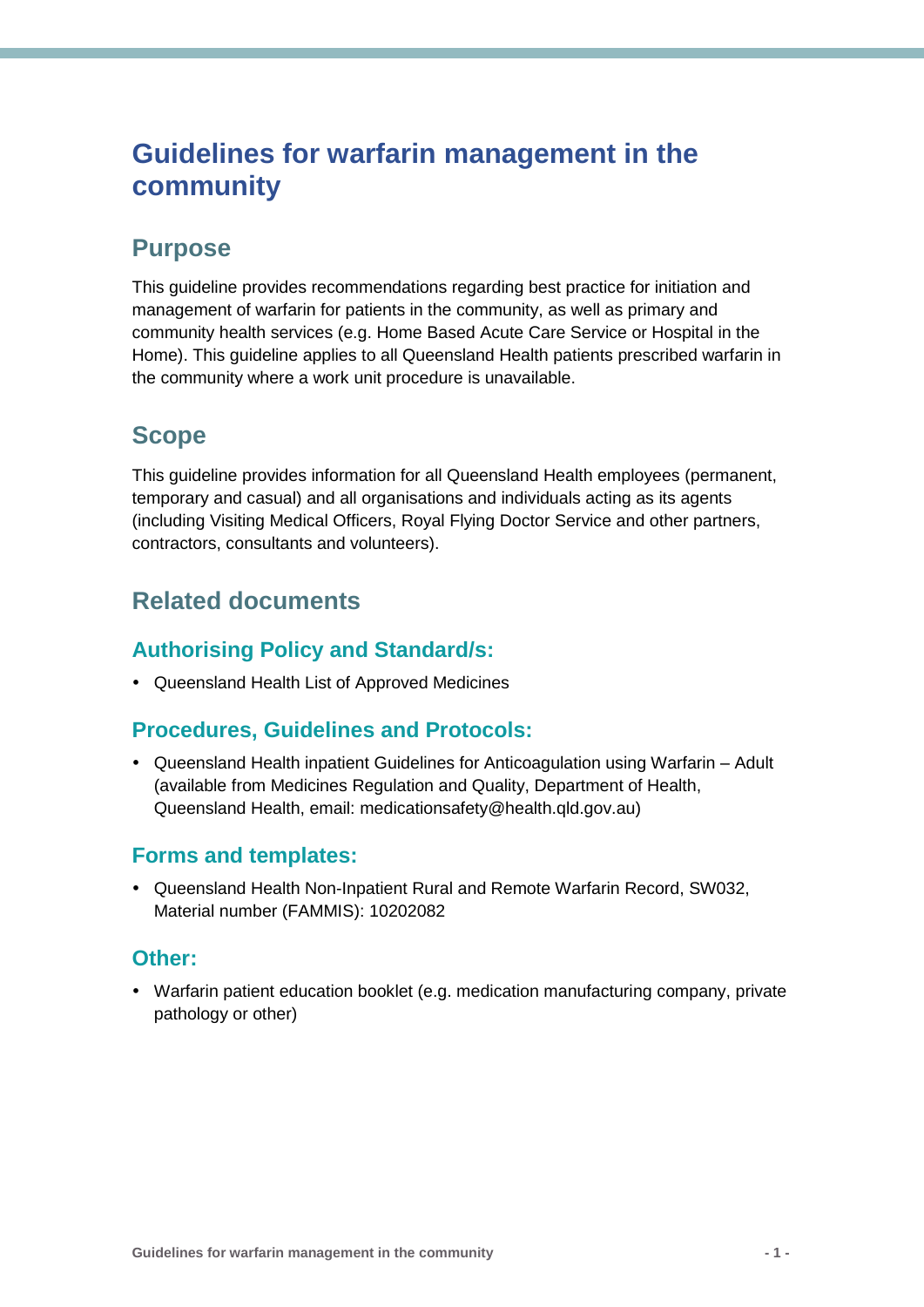## <span id="page-4-0"></span>**1. Guideline**

### <span id="page-4-1"></span>**1.1 General information**

Warfarin inhibits the synthesis of vitamin K-dependent clotting factors (II, VII, IX, X) and the antithrombotic factors, protein C and protein S. The suppression of proteins C and S can create a hypercoagulable state in the first few days of warfarin treatment, especially at doses for conditions with high risk of thrombosis (see section 1.4.2) (Clarke et al. 2006). In patients at high risk of thrombosis, such as venous thromboembolism, another anticoagulant (e.g. heparin) is required to provide adequate anticoagulation cover for the first five days of warfarin initiation therapy.

Warfarin is extensively metabolised by the liver, mostly to inactive hydroxylate metabolites which are predominantly eliminated by the renal system (Micromedex 2.0 2015). For factors that may impact on the metabolism of warfarin or monitoring of the INR refer to section 1.9 Factors that Influence the INR.

The two brands of warfarin available in Australia, Marevan® and Coumadin®, are not interchangeable and swapping brands may affect INR control. Queensland Health facilities generally use the Marevan® brand.

## <span id="page-4-2"></span>**1.2 Indications**

Duration of treatment and target INR may vary depending on the indication for warfarin therapy (see Table 1 below).

| <b>Indication</b>                                   | <b>Target INR</b><br>range | <b>Minimum recommended</b><br>duration |
|-----------------------------------------------------|----------------------------|----------------------------------------|
| Valve repairs                                       | $2 - 3$                    | 6 weeks post operatively               |
| Bioprosthetic valve                                 |                            |                                        |
| <b>DVT</b>                                          | $2 - 3$                    | 3 months                               |
| PE                                                  |                            |                                        |
| $AF*$                                               |                            |                                        |
| Irreversible, clinically hyper-coagulable<br>states | $2 - 3$                    | Life long, balanced against risks      |
| Mechanical AVR with no risk factors <sup>#</sup>    |                            |                                        |
| High risk mechanical heart valves                   |                            |                                        |
| <b>Mechanical MVR</b>                               | $2.5 - 3.5$                | Life long, balanced against risks      |
| Mechanical AVR with risk factors <sup>#</sup>       |                            |                                        |

**Table 1 Indications for warfarin therapy with recommendations for target INR and duration**

Source: Tran et al. 2013, Guyatt et al. 2012; Kearon et al. 2012; Cardiovascular Expert Group 2012; Ageno et al. 2012; Keeling et al. 2011

\* Refer also to section 1.3.1 Risk of stroke in patients with AF

```
# Risk factors: AF, previous VTE, hypercoagulable state, left ventricular dysfunction or older generation 
AVR
```
Risk of bleeding increases if warfarin is combined with antiplatelet therapy. If considering combination with antiplatelet therapy, discuss options with a specialist. Do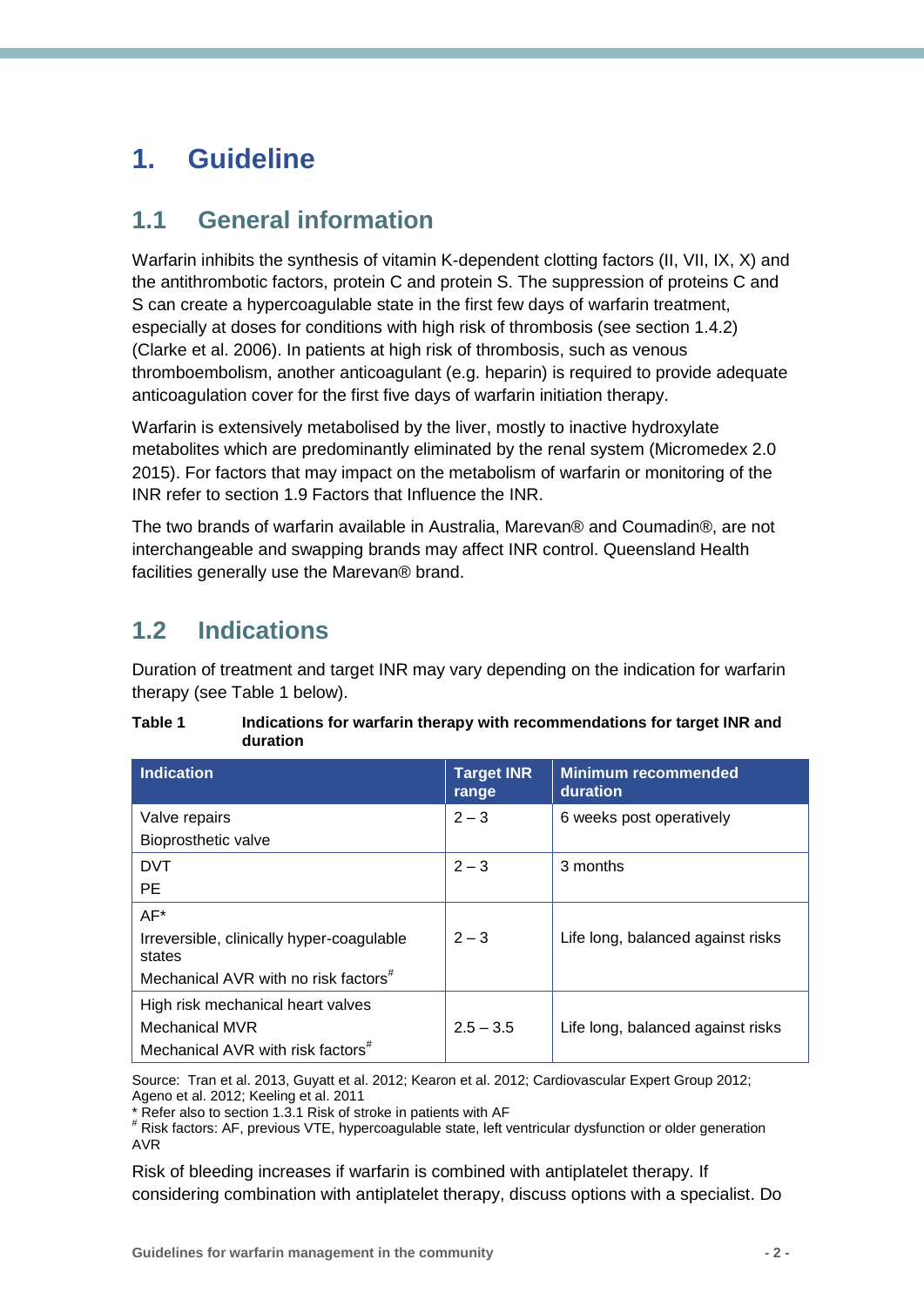not add aspirin for patients who have both AF and ischaemic heart disease. Consider addition of clopidogrel to patients with stents after discussion with a specialist (Blaauw & Crijns 2008). Literature suggests that triple therapy with warfarin, aspirin and clopidogrel is acceptable for short term treatment of up to four weeks in patients with acute coronary syndrome and AF (Camm et al. 2010).

### <span id="page-5-0"></span>**1.3 Risk assessment**

### <span id="page-5-1"></span>**1.3.1 Risk of stroke in patients with atrial fibrillation**

The CHADS2 scoring system (Gage et al. 2001) is a simple system that can be used to assess the annual risk of stroke in AF. In the CHADS2 scoring system (see Table 2) each point increases the annual risk of stroke by a factor of 1.5. Treatment with warfarin is recommended for a CHADS2 or CHA<sub>2</sub>DS<sub>2</sub>VASc scores of equal to or greater than 2. Whilst the CHADS2 score is simple it does not include many common stroke risk factors. The  $CHA<sub>2</sub>DS<sub>2</sub> VASC score$  (see Table 3) is inclusive of the most common stroke risk factors in everyday clinical practice and has been validated in multiple cohorts; the accumulated evidence shows that  $CHA<sub>2</sub>DS<sub>2</sub>VASC$  is better at identifying 'truly low-risk' patients with AF and is as good as, and possibly better than, scores such as CHADS2 in identifying patients who develop stroke and thromboembolism (ESC Guidelines 2012).

|                | <b>CHADS<sub>2</sub></b> Clinical<br>characteristic | <b>Add</b><br>points | <b>CHADS</b> <sub>2</sub> score | <b>Annua</b><br><b>Stroke</b> |
|----------------|-----------------------------------------------------|----------------------|---------------------------------|-------------------------------|
| C              | <b>Congestive Heart Failure</b>                     |                      | 0                               | 1.9%                          |
| H              | History of Hypertension                             |                      |                                 | 2.8%                          |
| A              | Age 75 years or older                               |                      | 2                               | 4%                            |
| D              | Diabetes Mellitus                                   |                      | 3                               | 5.9%                          |
| S <sub>2</sub> | History of Stroke or                                | 2                    | 4                               | 8.5%                          |
|                | <b>Transient Ischaemic</b><br>Attack                |                      | 5                               | 12.5%                         |
|                | TOTAL SCORE (max $6$ ) =                            |                      | 6                               | 18.2%                         |

#### **Table 2 CHADS<sup>2</sup> scoring system**

| <b>Add</b><br>points | <b>CHADS<sub>2</sub></b> score | <b>Annual risk of</b><br><b>Stroke</b> |
|----------------------|--------------------------------|----------------------------------------|
| 1                    | 0                              | 1.9%                                   |
| 1                    | 1                              | 2.8%                                   |
| 1                    | $\overline{2}$                 | 4%                                     |
| 1                    | 3                              | 5.9%                                   |
| 2                    | 4                              | 8.5%                                   |
|                      | 5                              | 12.5%                                  |
|                      | 6                              | 18.2%                                  |

Source: Gage et al. 2001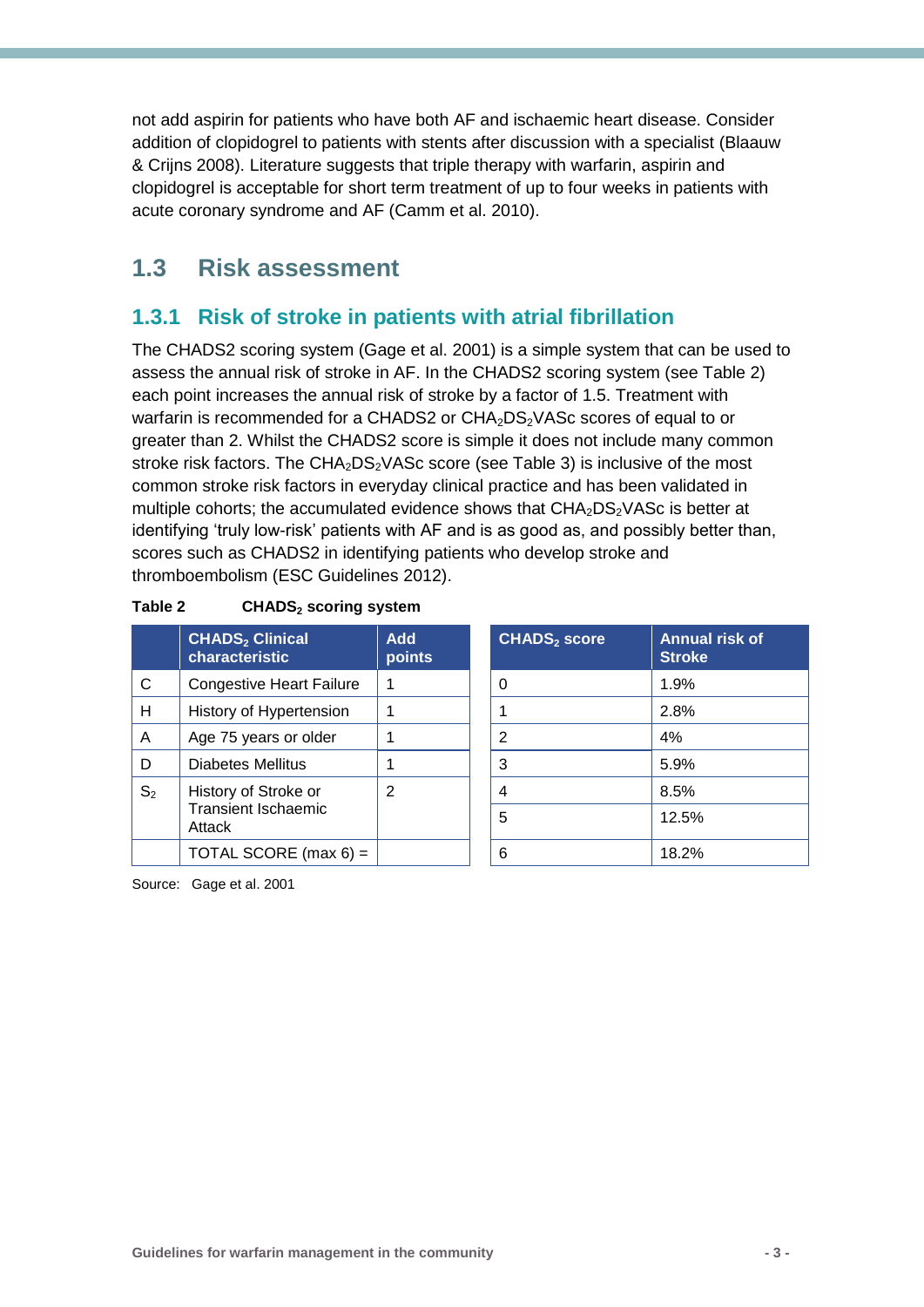|                | CHA <sub>2</sub> DS <sub>2</sub> VASc Clinical<br>characteristic | <b>Add</b><br>points | CHA <sub>2</sub> DS <sub>2</sub> VASc score | <b>Annual risk of</b><br><b>Stroke</b> |
|----------------|------------------------------------------------------------------|----------------------|---------------------------------------------|----------------------------------------|
| C              | <b>Congestive Heart Failure</b>                                  | 1                    | $\Omega$                                    | $0\%$                                  |
| H              | History of Hypertension                                          | 1                    | 1                                           | 1.3%                                   |
| A              | Age 75 years or older                                            | 2                    | 2                                           | 2.2%                                   |
| D              | Diabetes Mellitus                                                | 1                    | 3                                           | 3.2%                                   |
| S <sub>2</sub> | History of Stroke or                                             | $\mathfrak{p}$       | 4                                           | 4.0%                                   |
|                | <b>Transient Ischaemic</b><br>Attack                             |                      | 5                                           | 6.7%                                   |
| $\vee$         | Vascular disease                                                 | 1                    | 6                                           | 9.8%                                   |
| A              | Age 65 years or older                                            | 1                    | $\overline{7}$                              | 9.6%                                   |
| Sc             | Sex category, female                                             | 1                    | 8                                           | 6.7%                                   |
|                | TOTAL SCORE (max 9)                                              |                      | 9                                           | 15.2%                                  |
|                | =                                                                |                      |                                             |                                        |

### **Table 3 CHA2DS2VASc scoring system**

Source: ESC Guidelines for the management of atrial fibrillation European Heart Journal (2012)

Direct comparison between the effects of Vitamin K Antagonist (VKA) and aspirin has been undertaken in nine studies, demonstrating that VKA were significantly superior, with an RR reduction of 39%.

### <span id="page-6-0"></span>**1.3.2 Risk of bleeding**

The risk of stroke should be weighed against the risk of bleeding to assess appropriateness of anticoagulant therapy. Warfarin causes major bleeding in one to two per cent of people treated and intracranial bleeding in 0.1 to 0.5 per cent of patients each year of treatment (Gallus et al. 2000). The highest rate of major bleeding occurs in the first three months of treatment (Clarke et al. 2006). In comparison, aspirin causes major bleeding in 1.3 per cent of patients (van Walraven et al. 2002). Absolute risk increase for intracranial haemorrhage with warfarin compared to aspirin is only 0.2 per cent per year (Hart et al. 2007).

Risk of bleeding can be assessed using the HAS-BLED scoring system (see Table 4) where a bleeding risk score of equal to or greater than 3 indicates high risk. There are other bleeding risk assessment tools available including HEMORR<sub>2</sub>HAGES (Gage et al. 2006). Assessment may identify reversible risks that can be managed prior to initiation of warfarin. In general, clinicians should be cautious and conduct regular review of the patient if initiating warfarin (Camm et al. 2010).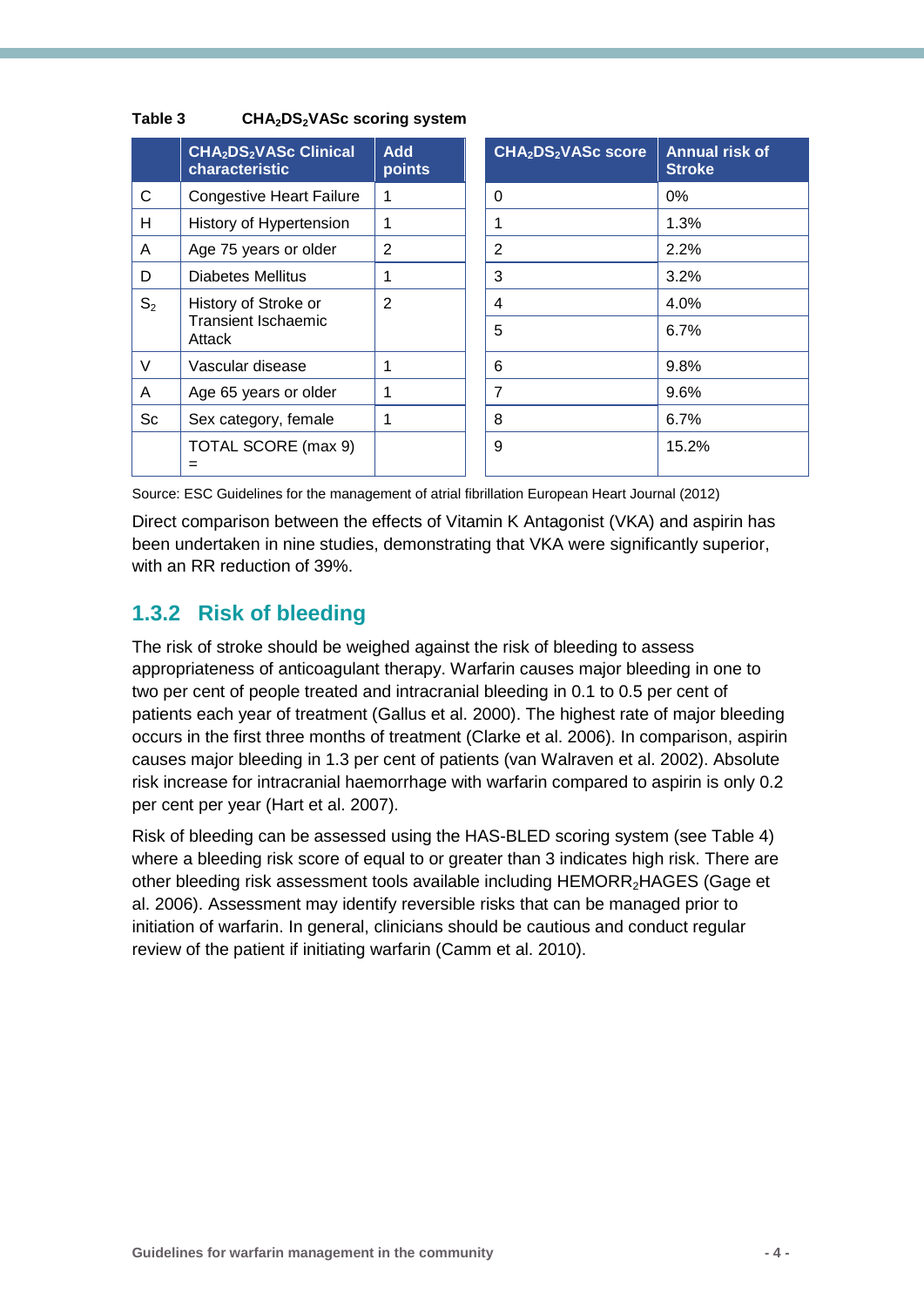#### **Table 4 HAS-BLED scoring system**

|   | <b>HAS-BLED Clinical characteristic</b>                                                                                  | <b>Add points</b> |
|---|--------------------------------------------------------------------------------------------------------------------------|-------------------|
| H | Hypertension                                                                                                             | 1                 |
|   | (uncontrolled, greater than 160 mm Hg systolic)                                                                          |                   |
| A | Abnormal renal and liver function (1 point each)                                                                         | 1 or 2            |
| S | Stroke (previous history, particularly lacunar)                                                                          | 1                 |
| B | Bleeding (history or predisposition e.g. anaemia)                                                                        | 1                 |
| L | Labile International INRs                                                                                                | 1                 |
|   | (i.e. time in therapeutic range is less than 60 per cent)                                                                |                   |
| Е | Elderly (older than 65 years)                                                                                            | 1                 |
| D | Drugs (e.g. non-steroidal anti-inflammatory or antiplatelet drugs,<br>heparin or thrombolysis) OR alcohol (1 point each) | 1 or 2            |
|   | TOTAL SCORE (out of maximum 9 points)                                                                                    |                   |

#### Source: Pisters et al. 2010

HAS-BLED scores of 0, 1 or 2 correlate to 1.13, 1.02 and 1.88 major bleeds per 100 patient-years respectively. This risk significantly increases at higher scores with HAS-BLED scores of 3, 4 and 5 correlating to 3.74, 8.70 and 12.50 major bleeds per 100 patient-years respectively (Pisters et al. 2010).

### <span id="page-7-0"></span>**1.3.3 Contraindications to warfarin therapy**

In determining whether to start warfarin, there is a need to consider absolute and relative contraindications. The lists below are not exhaustive (Smith 2011).

Absolute contraindications to warfarin therapy include:

- known large oesophageal varices
- significant thrombocytopenia (platelet count less than 50 x  $10^9$ /L)
- within 72 hours of major surgery with risk of severe bleeding defer and reassess post-operatively
- previously documented hypersensitivity (e.g. priapism or ischaemic necrosis)
- acute clinically significant bleed defer and reassess stroke versus bleeding risk within three months
- decompensated liver disease or deranged baseline clotting screen (initial INR greater than 1.5)
- pregnancy and within 48 hours postpartum. Warfarin is teratogenic and can cause foetal bleeding. It is also associated with spontaneous abortion and peri-natal bleeding (Australian Drug Evaluation Committee 2015).

Relative contraindications to warfarin therapy include:

- previous history of intracranial haemorrhage seek specialist opinion
- recent major extracranial bleed within the last six months where the cause has not been identified or treated – defer the decision for warfarin therapy
- peptic ulcer within last three months defer until peptic ulcer treatment completed. Ensure peptic ulcer preventative therapy is initiated whilst on anticoagulant
- recent history of recurrent falls in patient at higher risk of bleeding (i.e. HAS-BLED score greater than or equal to 3)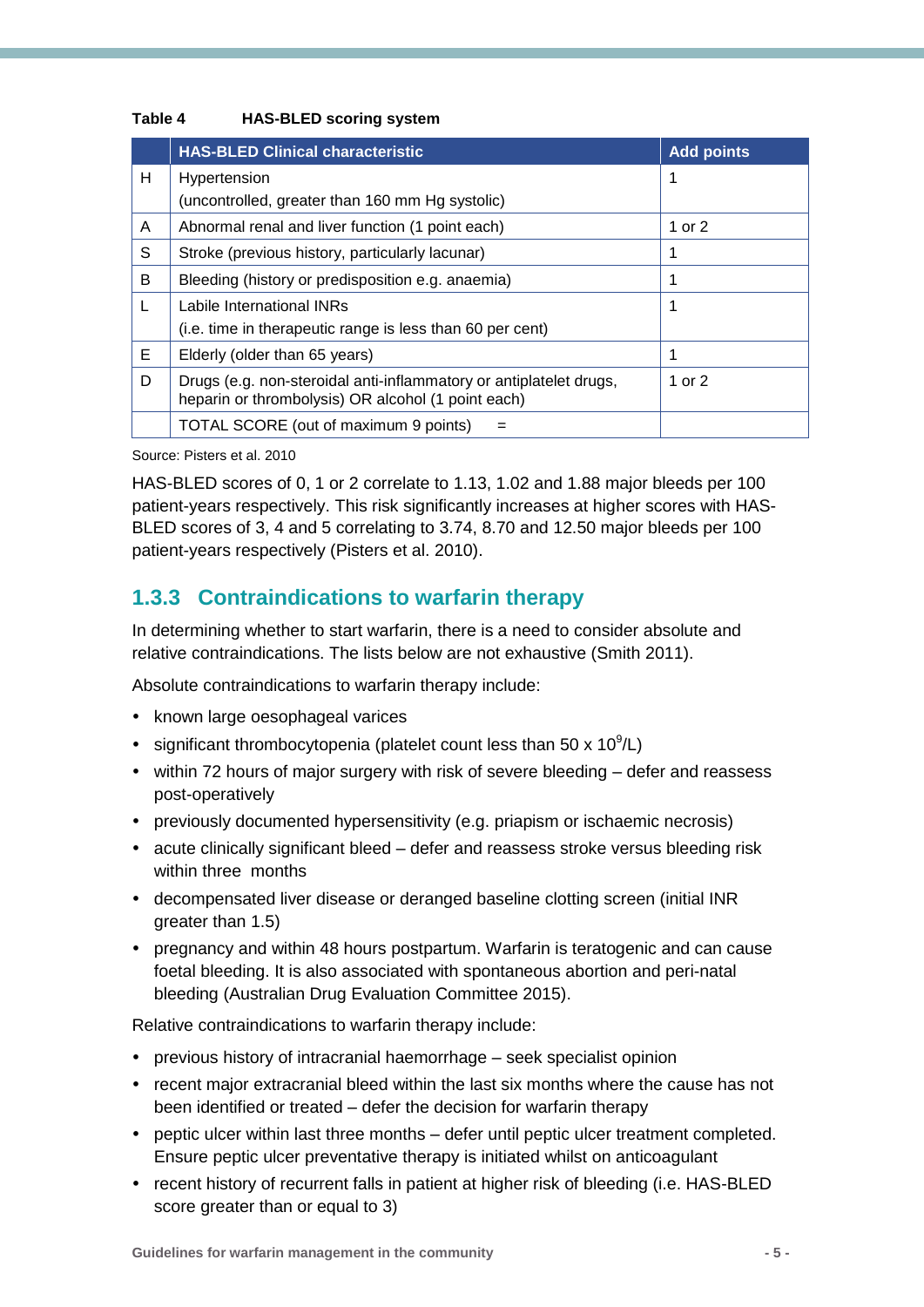- dementia or marked cognitive impairment with poor medicines adherence and no carer support
- chronic alcohol abuse, especially if binge drinking
- untreated or poorly controlled hypertension, consistently greater than 160/90 mm/Hg.

Warfarin may be used during breast feeding. It has not been detected in breast milk at doses up to 12 mg per day. Higher doses may require periodic INR monitoring of the infant (National Institute of Health, USA 2015; Rossi 2015).

## <span id="page-8-0"></span>**1.4 Initiation of warfarin**

When initiating warfarin, it is important to involve the patient ensuring he or she understands the benefits and potential side effects as well as the monitoring that is necessary with warfarin therapy. Obtain patient consent and document in the clinical notes.

Consideration should be given to using 1 mg tablets only, particularly for patients who have difficulty with reading or with numbers. This may assist in reducing confusion until a stable dose is achieved.

There are two methods for initiating warfarin, depending on the patient's level of risk for thrombotic events:

- low thrombotic risk patients (i.e. AF)
- high thrombotic risk patients (e.g. DVT).

Tables 5 and 6 recommend dose changes based on the assumption that the patient has taken daily doses as recommended. Adherence to therapy should be checked prior to adjusting doses in response to an INR result.

Post-operative patients can be restarted with their 'normal' pre-operative maintenance dose of warfarin without re-loading. See section 1.8 for information on stopping warfarin for procedures.

### <span id="page-8-1"></span>**1.4.1 Patients at low risk of thrombosis (i.e. AF)**

No heparin cover is required for patients at low risk of thrombosis and a low initial dose regimen starting with 3 mg warfarin is recommended. The time taken to reach a therapeutic INR is not critical; for 85 per cent of patients, this is achieved by day 29 (Clarke et al. 2006).

The regimen shown in Table 5 is based on weekly INR testing taken on day 1 (baseline), day 8 and day 15. Stabilisation of warfarin needs to take into account factors that influence the INR or affect the risk of bleeding. Note that older people tend to respond more slowly with changes to the INR. However, rarely, there may also be patients who are more sensitive to the effects of warfarin. If there are clinical concerns regarding response to warfarin, INR monitoring should be conducted more frequently (e.g. every three to four days). In these instances dose adjustments should be based on clinical judgement as the recommended protocol in Table 5 would no longer apply.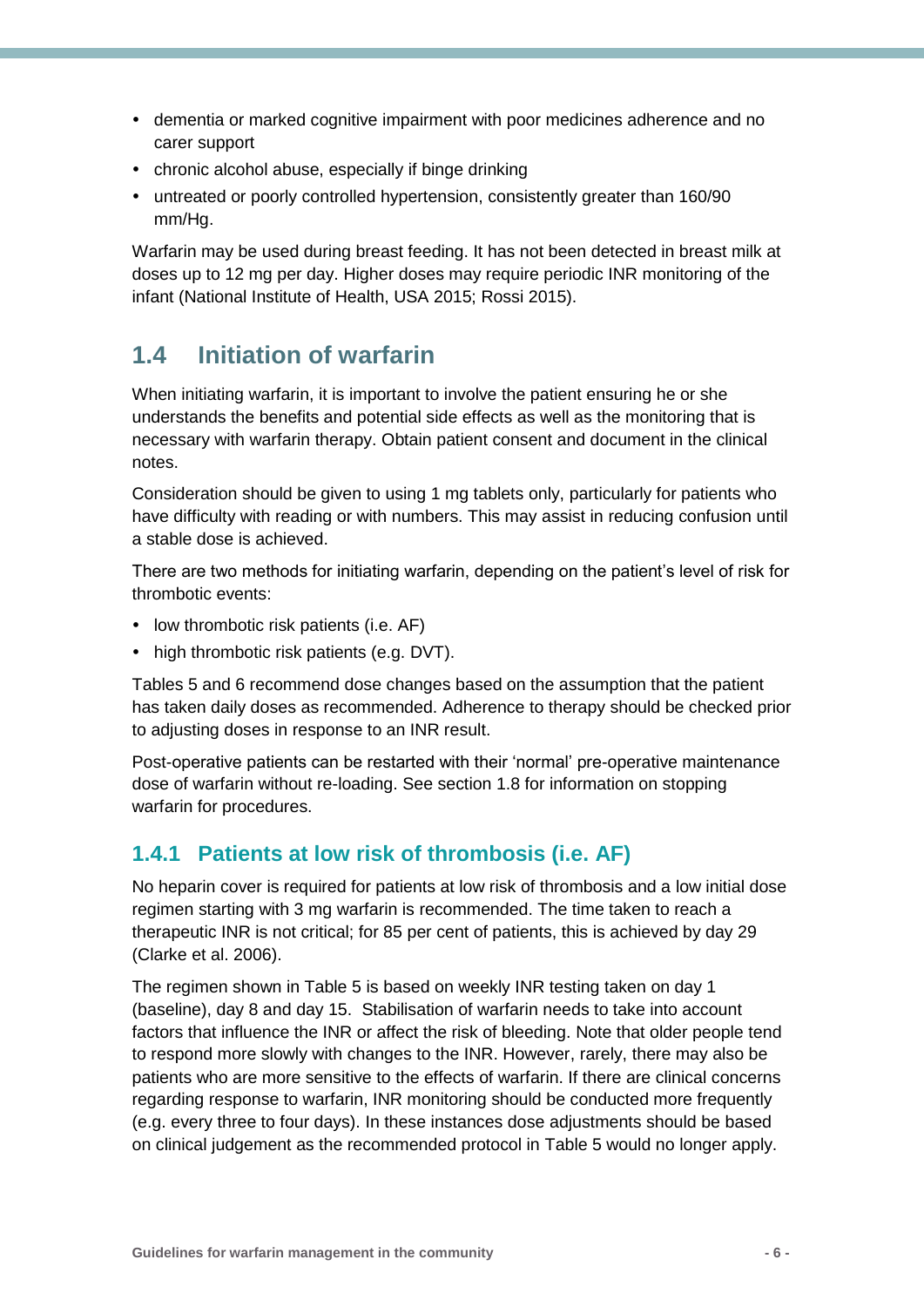| Day to take INR test<br>$ (Initiation = day 1)$ | <b>INR</b>                                                                                           | <b>Daily Warfarin Dose</b><br>(until next INR test)                                                 |  |  |
|-------------------------------------------------|------------------------------------------------------------------------------------------------------|-----------------------------------------------------------------------------------------------------|--|--|
| Day 1                                           | <b>Obtain Baseline INR</b>                                                                           | 3 mg (provided baseline INR is 1.4 or less)                                                         |  |  |
|                                                 | Less than 1.4                                                                                        | Increase to 6 mg<br>Check INR again on Day 11 or 12<br>Refer to Section 1.13 for guidance on dosing |  |  |
|                                                 | $1.4 - 1.5$                                                                                          | Increase to 5 mg                                                                                    |  |  |
|                                                 | $1.6 - 1.8$                                                                                          | Increase to 4 mg                                                                                    |  |  |
| Day 8                                           | $1.9 - 2.1$                                                                                          | Maintain 3 mg                                                                                       |  |  |
|                                                 | $2.2 - 2.5$                                                                                          | Reduce to 2.5 mg                                                                                    |  |  |
|                                                 | $2.6 - 2.7$                                                                                          | Reduce to 2 mg                                                                                      |  |  |
|                                                 | $2.8 - 3$                                                                                            | Omit one to two daily doses,                                                                        |  |  |
|                                                 |                                                                                                      | then reduce to 1 mg                                                                                 |  |  |
|                                                 |                                                                                                      | <b>Stop Warfarin</b>                                                                                |  |  |
|                                                 | Greater than $3^{\#}$                                                                                | Check causes and indication                                                                         |  |  |
|                                                 |                                                                                                      | Repeat INR in three to five days                                                                    |  |  |
|                                                 |                                                                                                      | If warfarin definitely indicated, restart at 1 mg                                                   |  |  |
| Day 15<br>and weekly thereafter                 | Check INR and adjust dose according to section 1.5 – Subsequent<br>Maintenance Dosing Using Warfarin |                                                                                                     |  |  |

#### **Table 5 Regimen for Initiation of Warfarin in Patients at Low Risk of Thrombosis (Target range of INR 2 – 3)**

Source: Janes, Challis & Fisher 2004

# If INR is abnormally high (i.e. greater than 5), refer to section 1.7 Management of High INR.

### <span id="page-9-0"></span>**1.4.2 Patients at high risk of thrombosis (e.g. DVT)**

For patients at high risk of thrombotic events, heparin cover is required. Start warfarin on the same day as therapeutic heparin or LMWH\* and overlap for a minimum of five days, until target INR has been reached for at least two consecutive days (Pisters et al. 2010; Rossi 2015). For initiation, a starting dose of 5 mg warfarin with daily INR monitoring for a minimum of five days is recommended.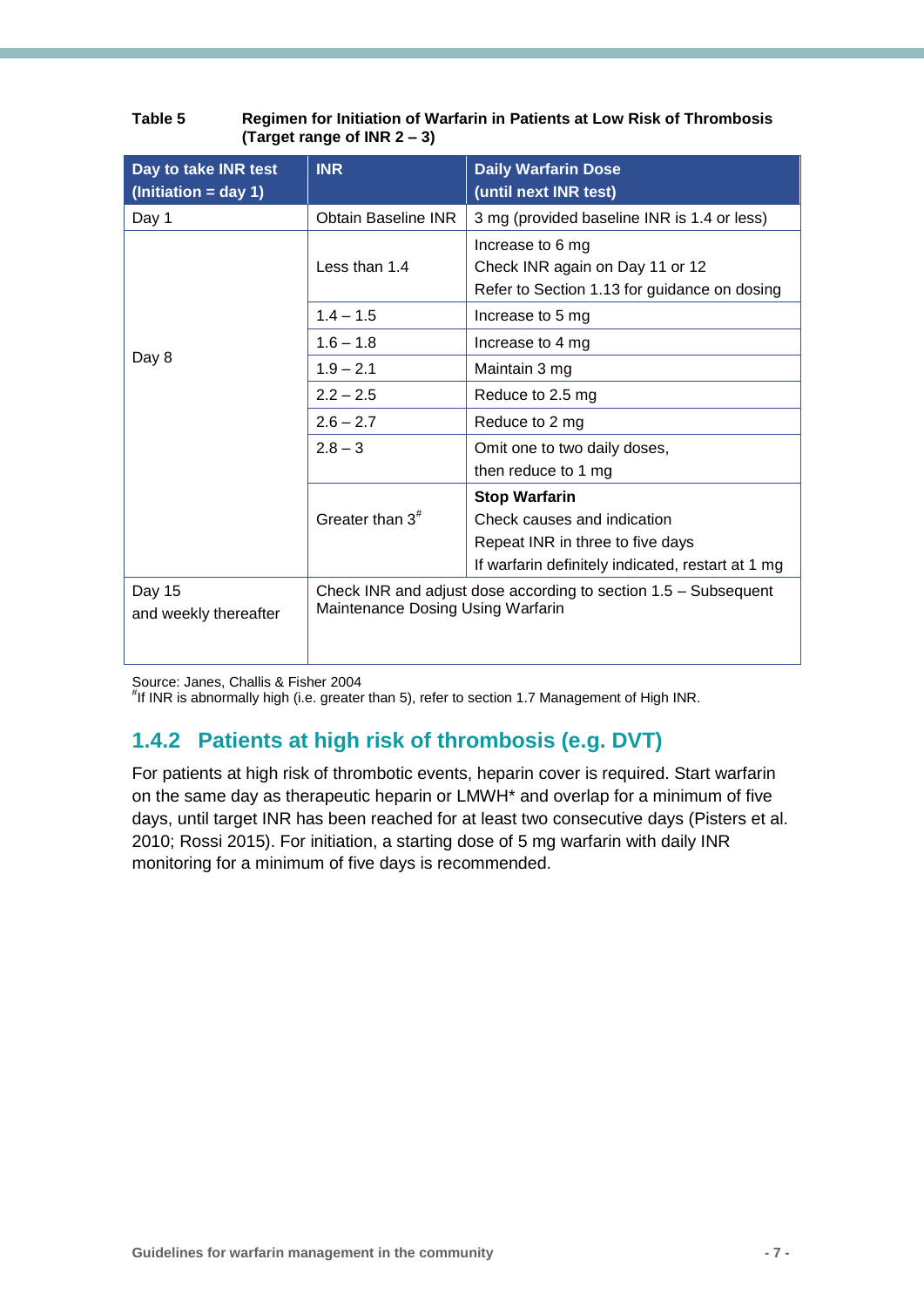| Day to take INR test<br>$\left(\text{Initiation} = \text{day 1}\right)$ | <b>INR</b>                    | <b>Daily Warfarin Dose</b><br>(until next INR test) |  |  |
|-------------------------------------------------------------------------|-------------------------------|-----------------------------------------------------|--|--|
| Day 1                                                                   | Less than 1.4                 | 5 <sub>mg</sub>                                     |  |  |
|                                                                         | Less than 1.8                 | 5 <sub>mg</sub>                                     |  |  |
| Day 2                                                                   | $1.8 - 2$                     | 1 <sub>mg</sub>                                     |  |  |
|                                                                         | Greater than $2^{\#}$         | Nil                                                 |  |  |
|                                                                         | Less than 2                   | 5 <sub>mg</sub>                                     |  |  |
|                                                                         | $2 - 2.5$                     | 4 mg                                                |  |  |
|                                                                         | $2.6 - 2.9$                   | 3 mg                                                |  |  |
| Day 3                                                                   | $3 - 3.2$                     | 2 <sub>mg</sub>                                     |  |  |
|                                                                         | $3.3 - 3.5$                   | 1 <sub>mg</sub>                                     |  |  |
|                                                                         | Greater than 3.5 <sup>#</sup> | Nil                                                 |  |  |
|                                                                         | Less than 1.4                 | 10 <sub>mg</sub>                                    |  |  |
|                                                                         | $1.4 - 1.5$                   | 7 mg                                                |  |  |
|                                                                         | $1.6 - 1.7$                   | 6 mg                                                |  |  |
| Day 4                                                                   | $1.8 - 1.9$                   | 5 <sub>mg</sub>                                     |  |  |
|                                                                         | $2 - 2.3$                     | 4 mg                                                |  |  |
|                                                                         | $2.4 - 3$                     | 3 mg                                                |  |  |
|                                                                         | $3.1 - 3.2$                   | 2 <sub>mg</sub>                                     |  |  |
|                                                                         | $3.3 - 3.5$                   | 1 <sub>mg</sub>                                     |  |  |
|                                                                         | Greater than $3.5^{\text{#}}$ | Nil                                                 |  |  |

| Table 6 | Regimen for Initiation of Warfarin for High Risk Patients (Target range of |
|---------|----------------------------------------------------------------------------|
|         | $INR 2 - 3^{\ast})$                                                        |

Source: adapted from Kovaks et al. 2003; Gedge et al. 2000

\* Exercise caution in patients with impaired renal function (calculated creatinine clearance is less than 30 mL/min) where LMWH can accumulate and contribute to bleeding.

# If INR is abnormally high (i.e. greater than 5), refer to section 1.7 Management of High INR. Note: Dose modification is required for patients with mechanical heart valves as the target INR range is higher  $(2.5 - 3.5)$ .

After Day 4 clinicians should continue regular INR monitoring every three to four days until stabilised and if the patient is still on heparin or LMWH review the ongoing need for these additional anticoagulants. Note that a change in the INR of 0.5 over three days or 1 over seven days is considered unstable. Dose adjustments during this period will need to be based on clinical judgement; if unsure seek advice. After INR results have been stabilised, refer to subsequent maintenance dosing recommendations (Section 1.5).

## <span id="page-10-0"></span>**1.5 Subsequent maintenance dosing using warfarin**

The following regimen (see Table 7) can be used for ongoing maintenance after stabilisation. Clinicians should reflect on whether the patient has had INR variations in the past to guide future adjustments in maintenance doses. Changes are recommended based on confirmation that regular daily doses have been taken as prescribed and the patient has had a consistent diet. Clinicians should consider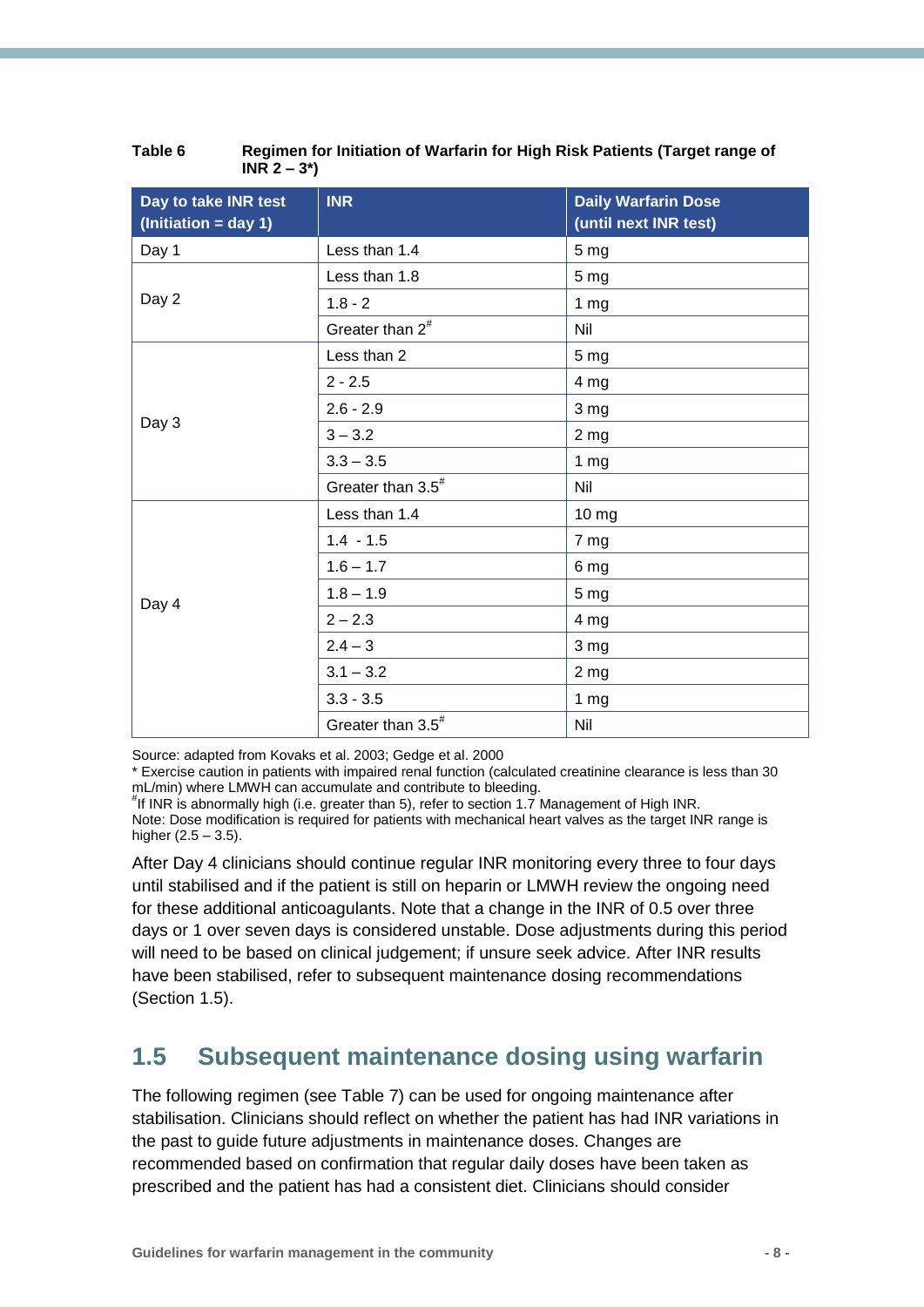available tablet strengths and the patient's ability to break scored tablets when prescribing future doses.

The dose modifications in Table 7 below are based on the total weekly dose of warfarin. The weekly dose can be prescribed using a range of dosing regimens (e.g. alternate day dosing or dose regimens with different doses for weekdays compared to the weekend). Dose modifications based on the total weekly dose also enable dose adjustments for low dose regimens whereas a change would not be recommended if calculations were based on the daily dose.

| <b>INR</b>                 | <b>Dosage adjustment</b>                       |
|----------------------------|------------------------------------------------|
| Less than 1.5              | Increase weekly dose by 20%                    |
| $1.5 - 1.9$                | No change - recheck in one week                |
|                            | If persistent, increase weekly dose by 10%     |
| $2 - 3$                    | No change                                      |
| $3.1 - 3.9$                | No change – recheck in one week                |
|                            | If persistent, decrease weekly dose by 10%-20% |
|                            | Omit one dose                                  |
| $4 - 4.9$                  | Decrease weekly dose by 10%-20%                |
|                            | Re-check INR in two to five days               |
| Greater than or equal to 5 | See section 1.7 – Management of High INR       |

#### **Table 7 Regimen for Subsequent Maintenance Dosing Using Warfarin (Target range of INR 2 – 3\*)**

Source: adapted from Guidelines & Protocols Advisory Committee 2010

\* Note: Dose modification is required for patients with mechanical heart valves as the target INR range is higher  $(2.5 - 3.5)$ .

Worked examples of dose modifications:

1. Current dose regimen of 1 mg daily (equates to 7 mg weekly). If INR result is 1.6:

Recommended dose adjustment is an increase of 7 mg  $x$  10% = 0.7 mg.

Example of new dose regimen:

|                              | <b>Mon</b>      | <b>Tue</b>      | <b>Wed</b>      | <b>Thur</b>     | <b>Fri</b>      | <b>Sat</b>      | <b>Sun</b>      | <b>Total</b><br>weekly<br>dose |
|------------------------------|-----------------|-----------------|-----------------|-----------------|-----------------|-----------------|-----------------|--------------------------------|
| Current<br>dose              | 1 <sub>mg</sub> | 1 <sub>mg</sub> | 1 <sub>mg</sub> | 1 <sub>mg</sub> | 1 <sub>mg</sub> | 1 <sub>mg</sub> | 1 <sub>mg</sub> | 7 <sub>mg</sub>                |
| Suggested<br>new dose<br>(1) | 1 <sub>mg</sub> | 1 <sub>mg</sub> | 1 <sub>mg</sub> | 1 <sub>mg</sub> | 1 <sub>mg</sub> | 1 <sub>mg</sub> | 2mg             | 8 <sub>mg</sub>                |
| Suggested<br>new dose<br>(2) | 1 <sub>mg</sub> | 1 <sub>mg</sub> | 1.5mg           | 1 <sub>mg</sub> | 1 <sub>mg</sub> | 1.5mg           | 1 <sub>mg</sub> | 8 <sub>mg</sub>                |

2. Current dose regimen of 4 mg on Monday, Wednesday and Friday, 3 mg every other day (equates to 24 mg weekly). If INR result is 4.2:

Recommended dose adjustment is a dose omission then a reduction of 24 mg x 10%-  $20\% = 2.4 - 4.8$  mg over the week.

Example of new dose regimen: omit one dose; then change dose to 3 mg daily.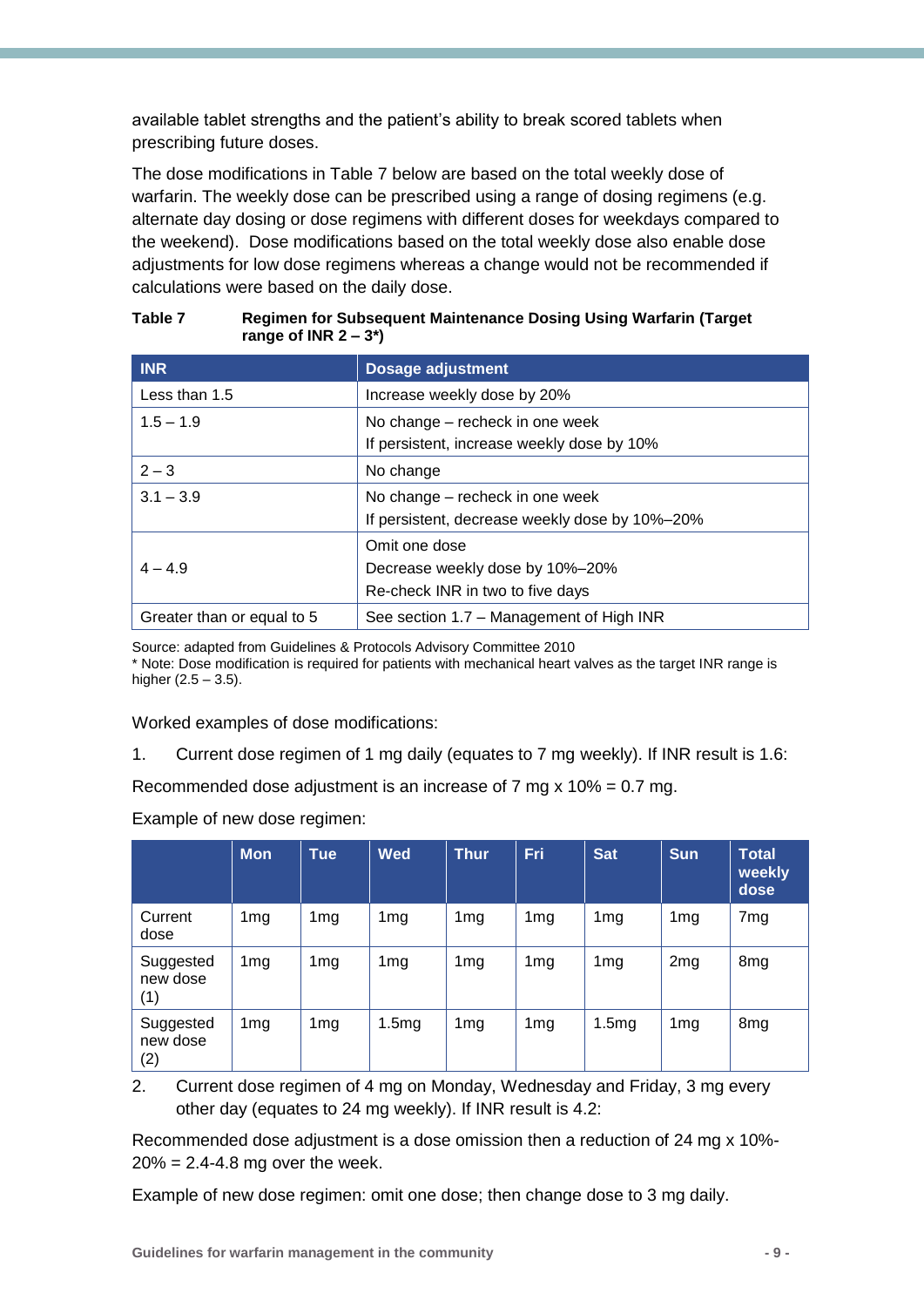3. Current dose regimen of 5 mg daily (equates to 35 mg weekly). If INR result is 4.8:

Recommended dose adjustment is a dose omission then a reduction of 35 mg x 10%–  $20\% = 3.5 - 7$  mg over the week.

Example of new dose regimen: omit one dose; then change dose to 4 mg daily.

## <span id="page-12-0"></span>**1.6 Frequency of INR monitoring**

There are two regimens for monitoring INR, depending on the patient's level of risk for thrombotic events:

- low thrombotic risk patients (i.e. AF) see Table 8
- high thrombotic risk patients (e.g. DVT) see Table 9.

Note that if the INR falls out of range (e.g. due to illness or initiation of an interacting medication), then it may be necessary to step back to daily monitoring.

### <span id="page-12-1"></span>**1.6.1 Patients at low risk of thrombosis (i.e. AF)**

**Table 8 Monitoring of INR with patients at low risk of thrombotic events**

| Frequency of monitoring based on INR                                                                       | Duration until change of test frequency                                                                     |
|------------------------------------------------------------------------------------------------------------|-------------------------------------------------------------------------------------------------------------|
| Initially:<br>when INR less than or equal to 4, weekly<br>when INR more than 4, every two to<br>three days | Until the INR is in target range for at least<br>two consecutive test results                               |
| Then, fortnightly                                                                                          | Until the INR is in target range for two to<br>three consecutive test results                               |
| Thereafter                                                                                                 | Test every four to six weeks for most<br>patients.                                                          |
|                                                                                                            | For patients who are very stable, it may be<br>reasonable to extend monitoring frequency<br>to eight weeks. |

Source: adapted from Clarke et al. 2006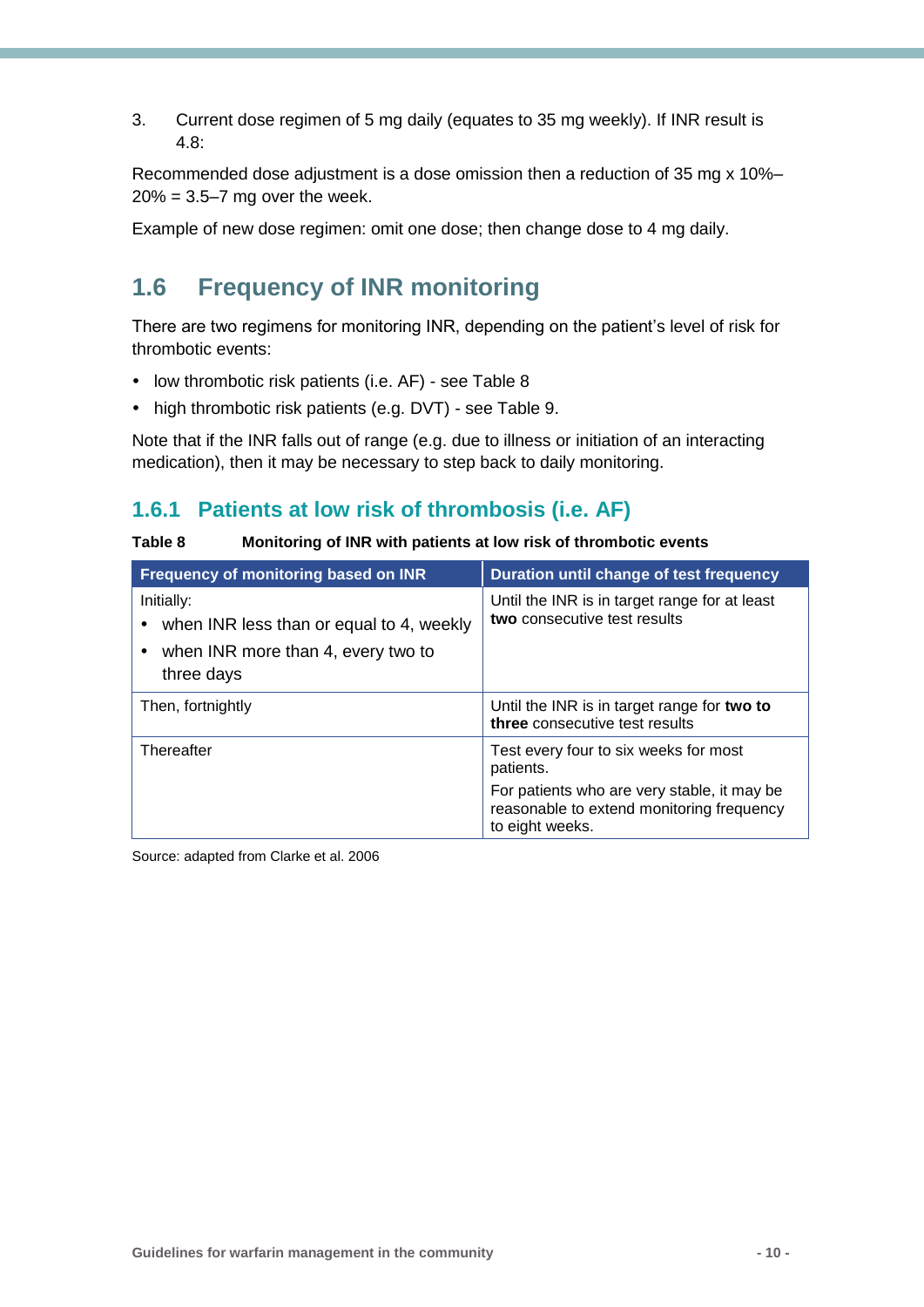### <span id="page-13-0"></span>**1.6.2 Patients at high risk of thrombosis (e.g. DVT)**

**Table 9 Monitoring of INR with patients at high risk of thrombotic events**

| Frequency of monitoring based on<br><b>INR</b> | Duration until change of test frequency                                                                                                                        |
|------------------------------------------------|----------------------------------------------------------------------------------------------------------------------------------------------------------------|
| Initially, daily for at least five days        | Until the INR is in target range for at least two<br>consecutive test results                                                                                  |
| Then, every three to five days                 | Until the INR is in target range for at least two<br>consecutive test results                                                                                  |
| Then, weekly                                   | Until the INR is in target range for two to three<br>consecutive test results                                                                                  |
| Then, fortnightly                              | Until the INR is in target range for two to three<br>consecutive test results                                                                                  |
| Thereafter                                     | Test every four to six weeks for most patients.<br>For patients who are very stable, it may be<br>reasonable to extend monitoring frequency to eight<br>weeks. |

Source: adapted from Clarke et al. 2006

## <span id="page-13-1"></span>**1.7 Management of high INR**

An INR greater than or equal to 5 significantly increases the risk of bleeding. Refer to Table 10 for recommended actions for high INR results. Consider whether or not a patient with a high INR result requires admission to hospital for access to specialised treatment (e.g. blood products) and monitoring.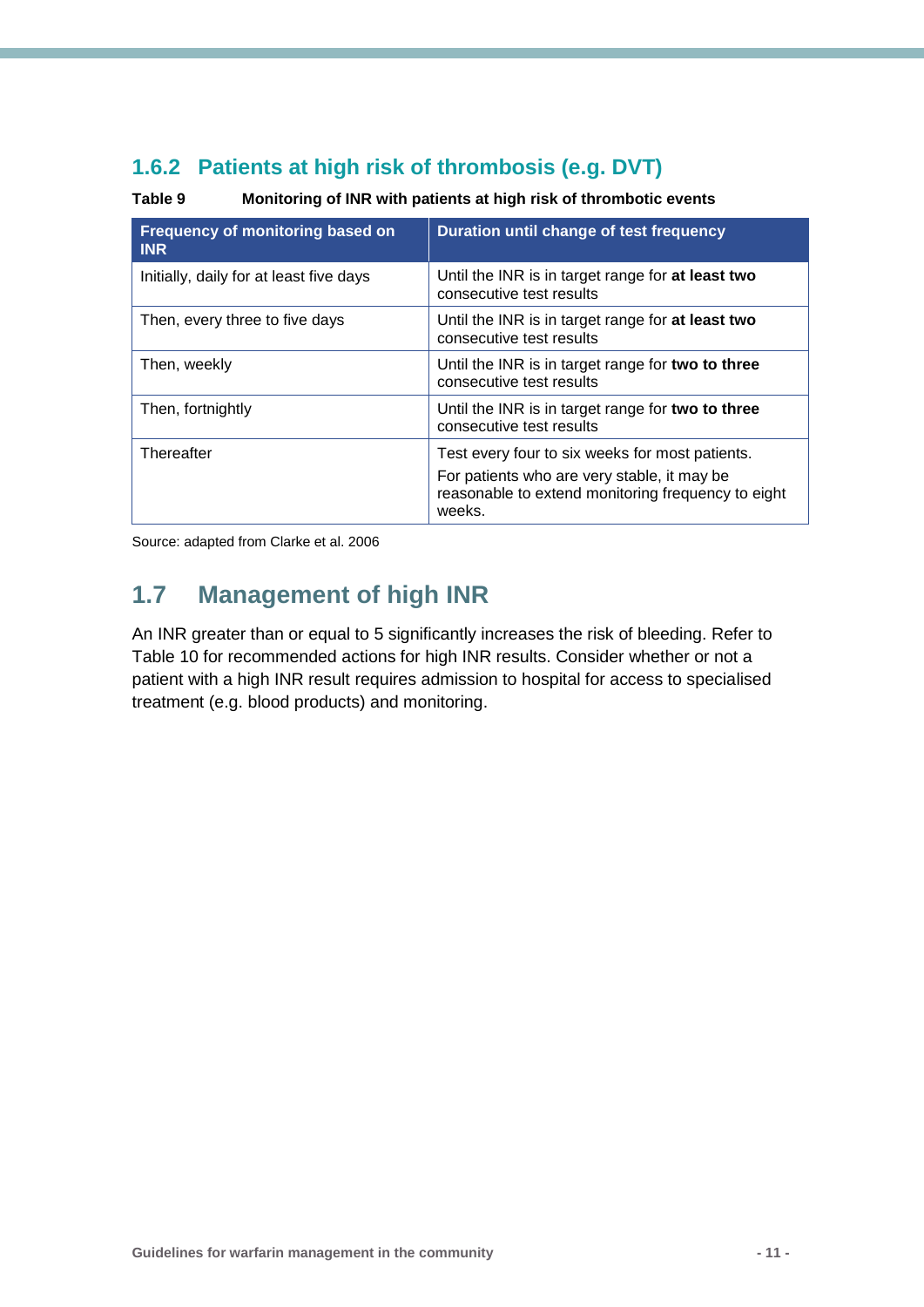|             | <b>Clinical setting</b>                                                                                                       | <b>Recommendation</b>                                                                                                                                                                                                                                                                                                                                                                                             |
|-------------|-------------------------------------------------------------------------------------------------------------------------------|-------------------------------------------------------------------------------------------------------------------------------------------------------------------------------------------------------------------------------------------------------------------------------------------------------------------------------------------------------------------------------------------------------------------|
|             | INR greater than<br>therapeutic range but<br>less than 4.5 and<br>NO bleeding                                                 | • Reduce or withhold next dose of warfarin based on<br>sensitivity risk factors (see section 1.3.2).<br>• Resume lower dose of warfarin once INR approaches<br>therapeutic range. If INR is only minimally above<br>therapeutic range (i.e. by 10%) dose reduction is<br>generally not necessary.                                                                                                                 |
| No bleeding | INR 4.5-10 and<br><b>NO</b> bleeding                                                                                          | • Cease warfarin. Consider reasons for elevated INR and<br>patient specific factors. Vitamin K is usually not required.<br>If bleeding risk high* give vitamin K <sup>#</sup> 1-2 mg orally or 0.5-<br>1 mg IV.<br>• Check INR within 24 hours. Resume lower dose of<br>warfarin once INR approaches therapeutic range.                                                                                           |
|             | INR greater than 10<br>and<br>NO bleeding                                                                                     | • Cease warfarin. Give vitamin $K^*$ 3-5 mg orally (the higher<br>dose may lead to difficult re-warfarinisation) or 0.5-1 mg<br>IV. If bleeding risk is high*, consider Prothrombinex <sup>™-</sup> VF<br>15-30 units/kg.<br>• Check INR in 12 to 24 hours and continue to monitor<br>every one to two days over the following week.<br>• Resume lower dose of warfarin once INR approaches<br>therapeutic range. |
|             | INR greater than or<br>equal to 1.5 with life-<br>threatening (critical<br>organ) bleeding                                    | • Cease warfarin. Give vitamin $K^*$ 5-10 mg IV,<br>Prothrombinex <sup>™</sup> -VF 50 units/kg and FFP 150-300 mL. If<br>Prothrombinex <sup>™</sup> -VF is unavailable, increase FFP dose to<br>15 mL/kg.<br>• Assess INR frequently until clinically stable.                                                                                                                                                     |
| Bleeding    | SEEK SENIOR ADVICE<br>INR greater than or<br>equal to 2 with<br>clinically significant<br>bleeding (not life-<br>threatening) | • Cease warfarin. Give vitamin $K^*$ 5-10 mg IV and<br>Prothrombinex <sup>™</sup> -VF 35-50 units/kg. If Prothrombinex <sup>™</sup> -<br>VF is unavailable, give FFP 15 mL/kg.<br>• Assess INR frequently until clinically stable.                                                                                                                                                                                |
|             | Any INR with minor<br>bleeding                                                                                                | • Omit warfarin. Repeat INR the following day and adjust<br>warfarin dose to maintain INR in target therapeutic range.<br>If bleeding risk is high* or INR greater than 4.5, consider<br>vitamin $K^{\#}$ 1-2 mg orally or 0.5-1 mg IV.                                                                                                                                                                           |

| Table 10 | Recommendations for reversal of warfarin - Seek early advice if any |
|----------|---------------------------------------------------------------------|
|          | bleeding occurs                                                     |

Source: adapted from Tran et al. 2013

# Not for intramuscular injection; Konakion MM®, the intravenous preparation of vitamin K (phytomenadione), may be given orally.

\* Major bleed in previous four weeks, major surgery in previous two weeks, thrombocytopaenia with platelets less than 50 x 10 $\degree$ /L, known liver disease or concurrent antiplatelet therapy.

Note: For patients that have been treated for warfarin reversal, reassess the patient for suitability of warfarin therapy.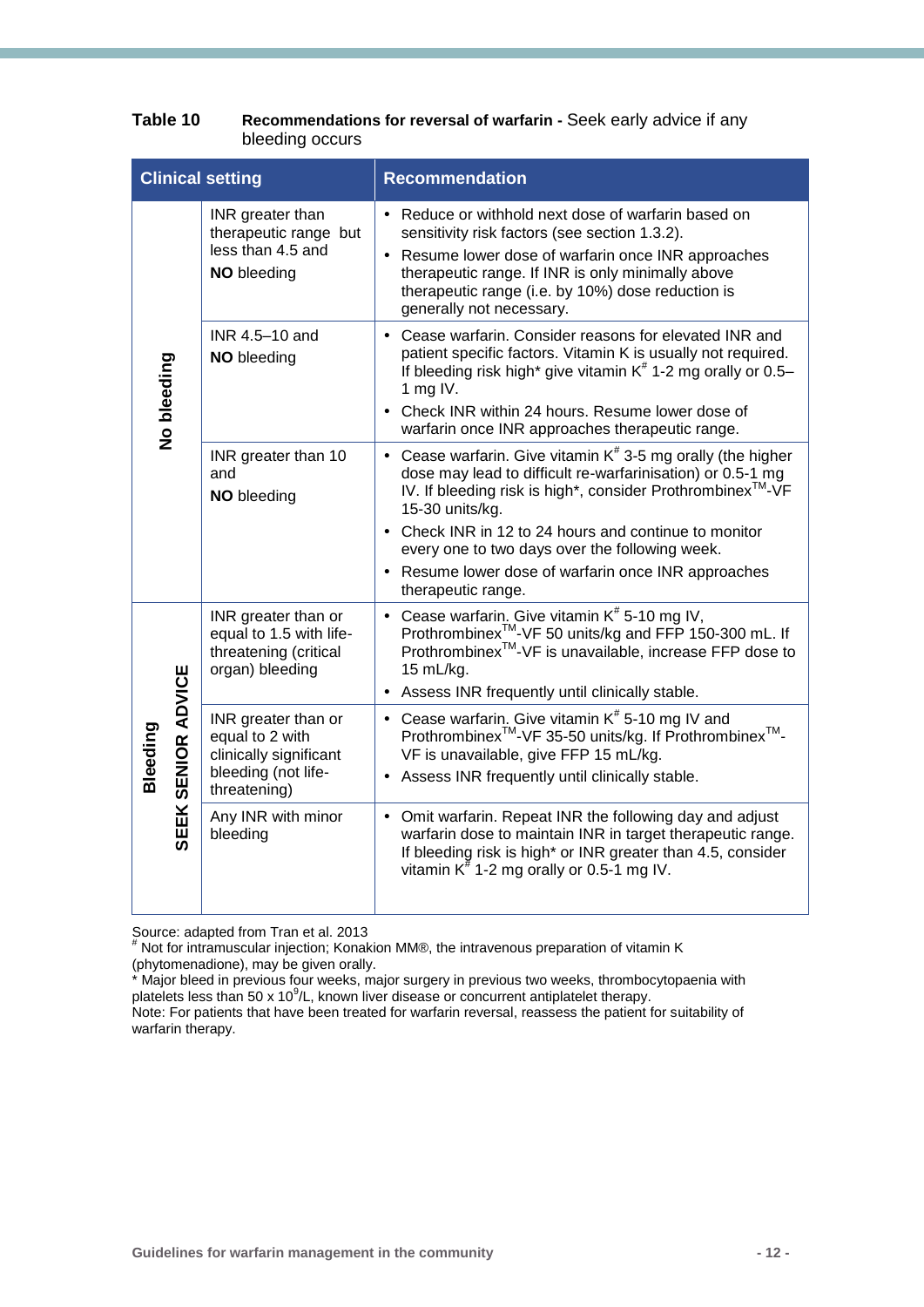## <span id="page-15-0"></span>**1.8 Perioperative thromboembolism risk stratification**

**Table 11 Level of thrombosis risk dependent on indication for warfarin therapy**

| <b>Thrombosis</b>                                    | <b>Indication for Warfarin Therapy</b>   |                                                                                                                                                                                                               |                                                                                                                                                                                                                                                                                                                                                                                                                              |
|------------------------------------------------------|------------------------------------------|---------------------------------------------------------------------------------------------------------------------------------------------------------------------------------------------------------------|------------------------------------------------------------------------------------------------------------------------------------------------------------------------------------------------------------------------------------------------------------------------------------------------------------------------------------------------------------------------------------------------------------------------------|
| <b>risk</b>                                          | <b>Mechanical</b><br>valve               | <b>Atrial fibrillation</b>                                                                                                                                                                                    | <b>Venous thromboembolism</b>                                                                                                                                                                                                                                                                                                                                                                                                |
| Low<br><b>Bridging</b><br>unlikely to be<br>required | Present-<br>discuss with<br>cardiologist | • AF and no history of<br>cardiac embolism<br>$CHA2DS2-VASC$<br>score of 0-4                                                                                                                                  | One DVT or PE more than three<br>$\bullet$<br>months ago<br>Prior VTE and low risk<br>$\bullet$<br>thrombophilia (heterozygous<br>Factor V Leiden or prothrombin<br>gene mutation)                                                                                                                                                                                                                                           |
| Moderate to<br><b>High</b><br>Consider<br>bridging   | Present-<br>discuss with<br>cardiologist | • Rheumatic AF<br>(mitral valve disease<br>stenosis /<br>regurgitation)<br>AF with history of<br>$\bullet$<br>cardiac embolism or<br>mechanical heart<br>valve in any position<br>$CHA2DS2-VASC$<br>score 5-9 | • VTE within the past three months<br>or very strong family history<br>High risk thrombophilia:<br>$\bullet$<br>Deficiency of protein C, protein S<br>or antithrombin III; homozygous<br>Factor V Leiden mutation;<br>antiphospholipid antibody<br>syndrome; more than one<br>laboratory thrombophilic defect<br>(compound heterozygotes)<br>Two or more arterial or idiopathic<br>$\bullet$<br>venous thromboembolic events |

Source: adapted from Tran et al. 2013

\*There is uncertainty with CHA<sub>2</sub>DS<sub>2</sub>-VASc scores 4-6 and an individual approach may be required.

## <span id="page-15-1"></span>**1.9 Stopping warfarin for procedures**

Due to the risk of bleeding, warfarin may need to be withheld prior to surgery (see Table 12). Simple dental or dermatological procedures may not require cessation of warfarin therapy. However, clinicians should be aware of potential drug interactions (see Section 1.9) if antibiotic cover is required.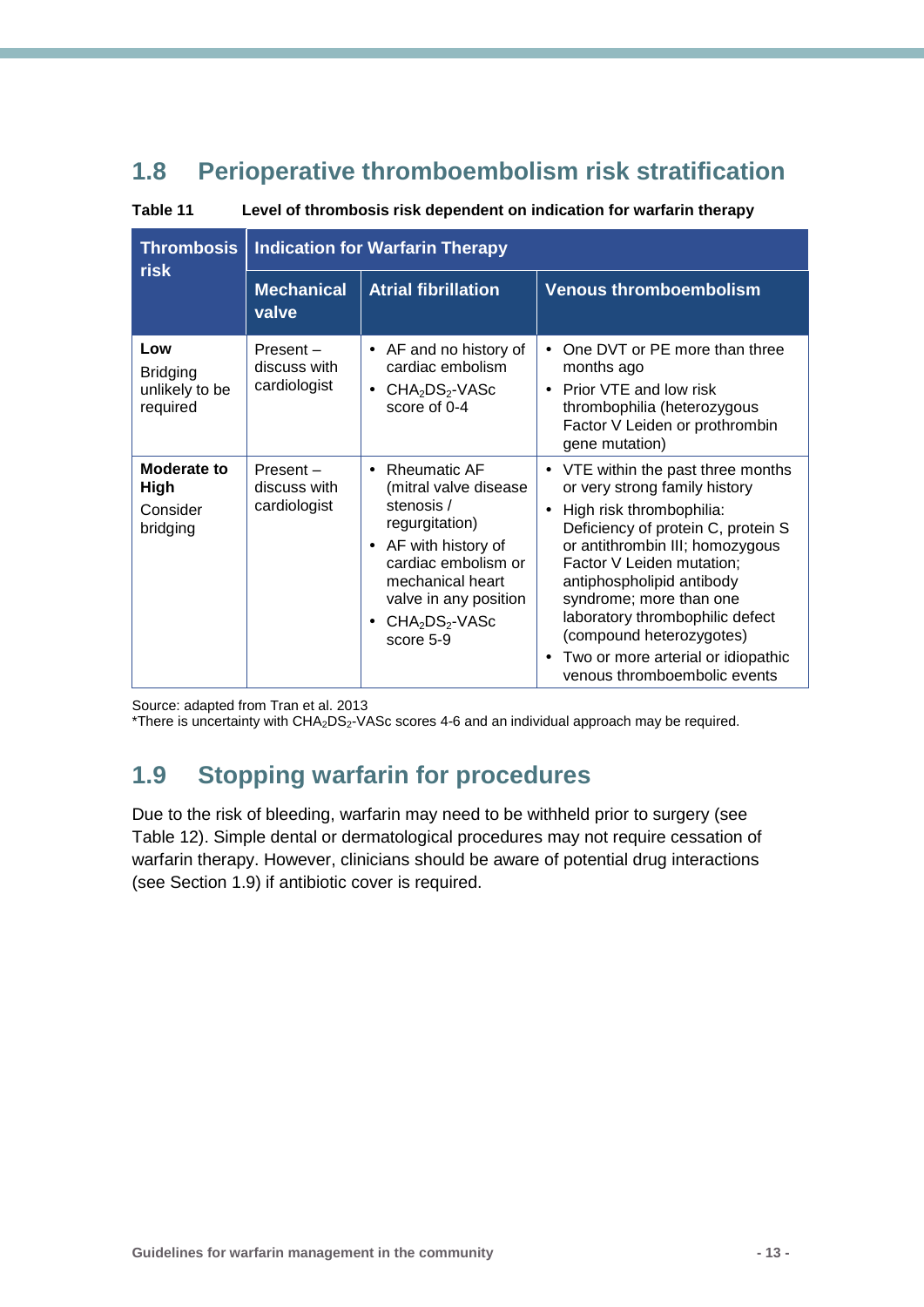| <b>Thrombosis</b><br><b>risk</b>                             | <b>Before surgery</b>                                                                                                                                                                                                                                                                                                                                                                                                                                                                                                                                                                                                                                                                                                                                                                                                                                                                                                                                                                                                                                                                                                                                         | <b>After surgery</b>                                                                                                                                                                                                                                                                                                                                                                                                                                                                                                                                                                                                                                                                                                                                                                        |
|--------------------------------------------------------------|---------------------------------------------------------------------------------------------------------------------------------------------------------------------------------------------------------------------------------------------------------------------------------------------------------------------------------------------------------------------------------------------------------------------------------------------------------------------------------------------------------------------------------------------------------------------------------------------------------------------------------------------------------------------------------------------------------------------------------------------------------------------------------------------------------------------------------------------------------------------------------------------------------------------------------------------------------------------------------------------------------------------------------------------------------------------------------------------------------------------------------------------------------------|---------------------------------------------------------------------------------------------------------------------------------------------------------------------------------------------------------------------------------------------------------------------------------------------------------------------------------------------------------------------------------------------------------------------------------------------------------------------------------------------------------------------------------------------------------------------------------------------------------------------------------------------------------------------------------------------------------------------------------------------------------------------------------------------|
| Low<br>(e.g. AF and<br>no history of<br>cardiac<br>embolism) | • Withhold warfarin for five days before<br>surgery<br>Night before surgery: If INR greater than<br>$\bullet$<br>2, give 3 mg vitamin $K^{\#}$ IV or oral<br>• Day of surgery:<br>$-$ If INR less than or equal to 1.5,<br>surgery can proceed<br>If INR greater than 1.5, defer surgery<br>or, if urgent give Prothrombinex <sup>™</sup> -VF<br>15-30 units/kg depending of initial and<br>target INR or, if Prothrombinex <sup>™</sup> -VF<br>not available, give FFP 10-15 mL/kg<br>Employ pre-operative<br>thromboprophylaxis as per hospital<br>policy.                                                                                                                                                                                                                                                                                                                                                                                                                                                                                                                                                                                                  | Start warfarin on the day of<br>$\bullet$<br>surgery at the previous<br>'normal' maintenance dose as<br>long as there is no evidence of<br>bleeding<br>Employ thromboprophylaxis as<br>$\bullet$<br>per hospital policy.                                                                                                                                                                                                                                                                                                                                                                                                                                                                                                                                                                    |
| <b>Moderate to</b><br>High                                   | <b>Option 1: Planned surgery</b><br>Withhold warfarin for five days before                                                                                                                                                                                                                                                                                                                                                                                                                                                                                                                                                                                                                                                                                                                                                                                                                                                                                                                                                                                                                                                                                    | Recommence warfarin as<br>$\bullet$<br>soon as possible at the<br>previous 'normal'                                                                                                                                                                                                                                                                                                                                                                                                                                                                                                                                                                                                                                                                                                         |
| (e.g. VTE)<br>within past<br>three<br>months)                | surgery<br>Two to three days before surgery: When<br>$\bullet$<br>INR is less than 2 commence treatment<br>dose of LMWH* subcutaneously or<br>unfractionated heparin (UFH) IV:<br>- If using LMWH <sup>*</sup> , last dose should be<br>given at least 24 hours before surgery<br>- If using UFH IV, cease infusion 4 to 6<br>hours before surgery<br>Option 2: Planned surgery with stable<br><b>INR in preceding weeks</b><br>• Night before surgery: If INR is stable at 2-<br>3 in the two to four weeks preceding<br>surgery, give 3 mg vitamin K IV or oral<br>• Day of surgery:<br>$-$ If INR less than or equal to 1.5,<br>surgery can proceed<br>If INR greater than 1.5, defer surgery<br>or, if urgent give Prothrombinex <sup>™</sup> -VF<br>15-30 units/kg depending on initial and<br>target INR or, if Prothrombinex <sup>™</sup> -VF<br>not available, give FFP 10-15 mL/kg<br><b>Option 3: Urgent surgery</b><br>• For urgent surgery, check INR before<br>surgery and give Prothrombinex™-VF<br>15-30 units/kg depending on initial and<br>target INR<br>• For procedures with low risk of bleeding,<br>warfarin may not need to be ceased. | maintenance dose as long as<br>there is no evidence of<br>bleeding - DO NOT RE-<br>LOAD.<br>Consider bleeding risk against<br>$\bullet$<br>thrombosis<br>• Start LMWH or UFH 12 to 24<br>hours postoperatively:<br>If using LMWH begin with<br>٠<br>prophylactic dose<br>If using UFH IV, avoid bolus<br>$\bullet$<br>and aim to prolong APTT as<br>recommended by your site<br>Consider delaying resumption<br>$\bullet$<br>of therapeutic LMWH for 48 to<br>72 hours after major surgery<br>Continue LMWH or UFH for<br>$\bullet$<br>minimum of five days and<br>cease 48 hours after target<br>INR is reached<br>In surgery with high risk of<br>$\bullet$<br>bleeding, consider using<br>prophylactic dose LMWH or<br>UFH IV only and cease 48<br>hours after target INR is<br>reached. |

**Table 12 Warfarin management before and after procedures**

Source: adapted from Tran et al. 2013

\*Exercise caution in patients with impaired renal function (calculated creatinine clearance is less than 30 mL/min) where LMWH can accumulate and contribute to bleeding.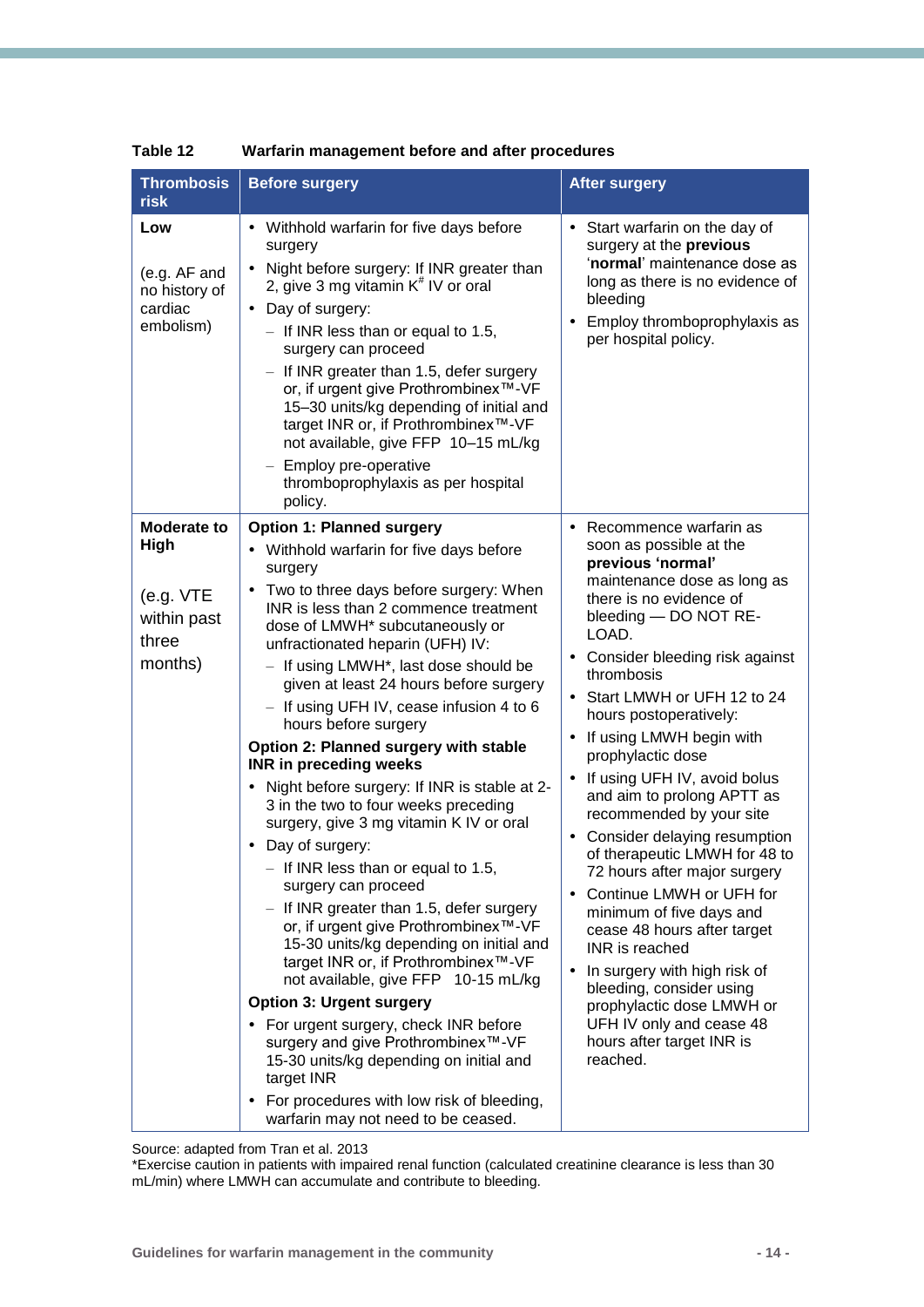#Not for intramuscular injection; Konakion MM®, the intravenous preparation of vitamin K (phytomenadione), may be given orally.

## <span id="page-17-0"></span>**1.10 Factors that influence the INR**

- **Drug interactions** with warfarin therapy are a common and significant cause of morbidity and mortality and should be considered whenever **starting** or **stopping** a drug (particularly **antibiotics**). With expert advice it may be possible to predict a dose effect. In general, dose adjustments should only be made after checking the INR at 48-72 hours after initiating an interacting medication. The INR should continue to be monitored every 48-72 hours for the course of interacting medication therapy or until INR is again confirmed stable. If dose adjustments are required refer to recommendations in Tables 7, 8 or 9, and 10 (sections  $1.5 - 1.7$ ). Monitor the INR again after ceasing the interacting medication until the INR is stable (refer to Tables 8 and 9).
- **In assessing potential drug interactions, consider all concomitant therapy including herbal/complementary** and **over-the-counter** medications.
- Dramatic changes in **diet** can affect the INR due to varying vitamin K levels within different foods (e.g. green leafy vegetables are high in vitamin K).
- Altered health status (e.g. acute illness or worsening chronic renal or hepatic impairment) may alter response to warfarin due to effects on the synthesis of clotting factors or changed metabolism of warfarin.

(Queensland Health Statewide Anticoagulant Working Party 2015)

Some potential drug interactions with warfarin are outlined in Tables 13, 14 and 15. Note: These lists are not comprehensive or exhaustive. Contact your pharmacist or haematologist for further information. Note that a change in risk of bleeding may not be reflected in the INR (e.g. aspirin increases the risk of bleeding however does not affect the INR).

| <b>Medication Class</b>                                    | Example drug(s)                                                           |
|------------------------------------------------------------|---------------------------------------------------------------------------|
| Anticoagulants                                             | apixaban, dabigatran, rivaroxiban, heparin, LMWH                          |
| Antiplatelets                                              | aspirin, clopidogrel, dipyridamole, prasugrel,<br>ticagrelor, ticlopidine |
| Antithrombotics agents                                     | alteplase, tenecteplase                                                   |
| Non-Steroidal Anti-inflammatory<br>Drugs (NSAIDs)          | ibuprofen, ketoprofen, naproxen                                           |
| Complementary medicines/foods<br>with antiplatelet effects | cranberry, fish oil, garlic, ginger, ginkgo, papaya<br>extract            |

| Table 13 | Medications which can increase the risk of bleeding |  |
|----------|-----------------------------------------------------|--|
|----------|-----------------------------------------------------|--|

Source: Micromedex 2.0 2015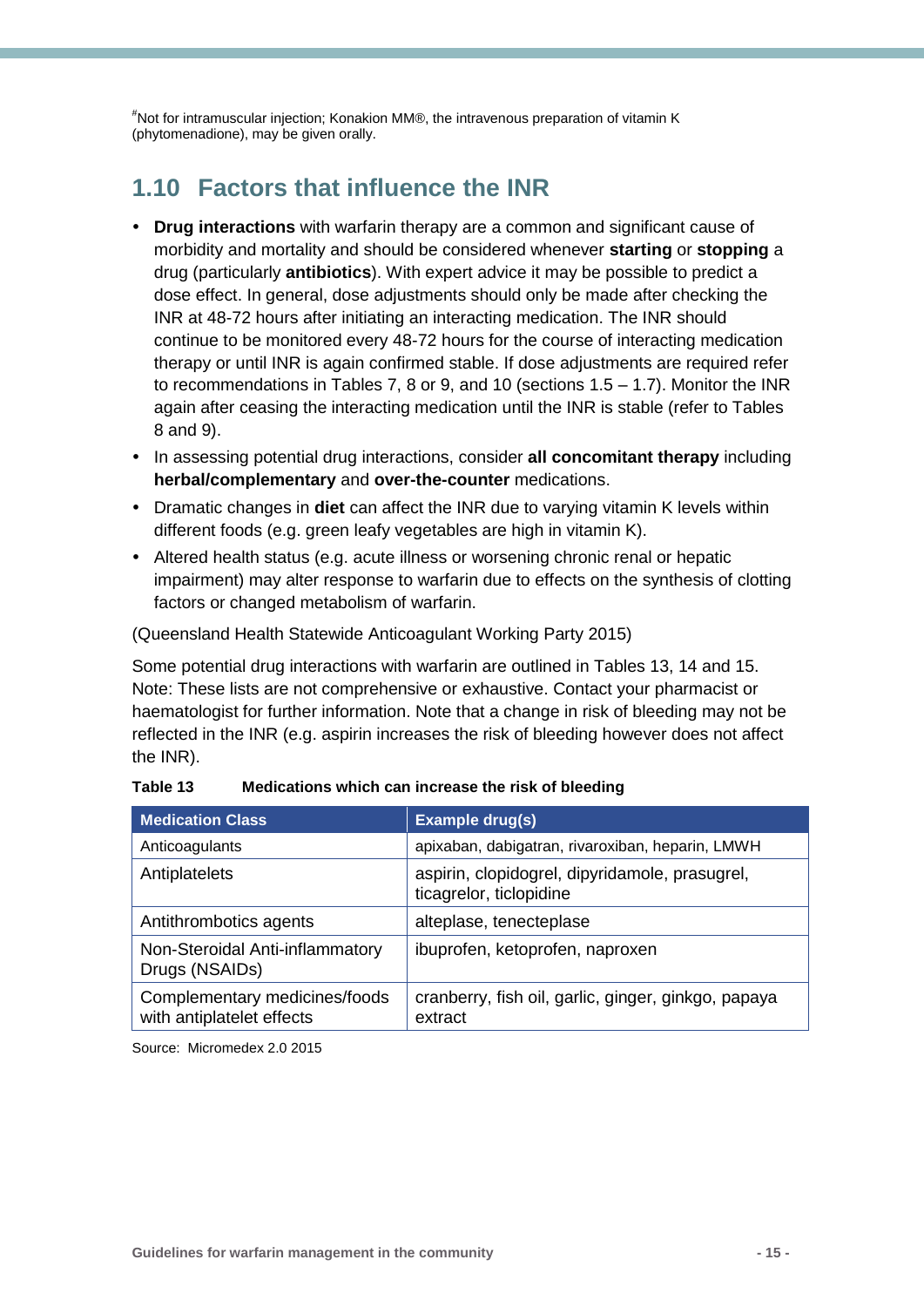#### **Table 14 Potential drug interactions**

#### **KEY**

### **Severity of Interaction**

Red: ++ The interaction may be life-threatening and/or require medical intervention to minimise or prevent serious adverse effects; or the drugs are contraindicated for concurrent use.

Black: + The interaction may result in an exacerbation of the patient's condition and/or require an alteration in therapy.

### **Level of evidence**

A Controlled studies have clearly established the existence of the interaction.

B Documentation strongly suggests the interaction exists, but well-controlled studies are lacking

C Available documentation is poor, but pharmacological considerations lead clinicians to suspect the interaction exists; or documentation is good for a pharmacologically similar drug

| <b>Interacting Medication (Drug or Class)</b>                                                                                                                               | <b>Increased</b><br>risk of<br>bleeding | <b>Decreased</b><br>risk of<br>bleeding | <b>Level of</b><br>evidence |
|-----------------------------------------------------------------------------------------------------------------------------------------------------------------------------|-----------------------------------------|-----------------------------------------|-----------------------------|
| Allopurinol                                                                                                                                                                 | $\ddot{}$                               |                                         | B                           |
| <b>Amiodarone</b>                                                                                                                                                           | $++$                                    |                                         | A                           |
| <b>Antibiotics</b><br>• cephalosporins, penicillins (except<br>dicloxacillin), metronidazole<br>dicloxacillin<br>$\bullet$                                                  | ++                                      | ++                                      | <b>B/C</b><br>A             |
| doxycycline<br>٠<br>isoniazid, vancomycin<br>٠<br>macrolides, quinolones<br>$\bullet$<br>sulfamethoxazole i.e. in co-trimoxazole<br>$\bullet$<br>rifabutin, rifampicin<br>٠ | $+ +$<br>+<br>++                        | $\ddot{}$                               | С<br>B<br>A/B<br>A<br>B     |
| <b>Antifungals</b><br>· azoles e.g. fluconazole, voriconazole<br>griseofulvin<br>$\bullet$                                                                                  | $^{\tiny{++}}$                          | $\ddot{}$                               | A/B<br>B                    |
| Antithyroid agents e.g. carbimazole,<br>propylthiouracil                                                                                                                    |                                         | $\ddot{}$                               | B                           |
| <b>Aprepitant</b>                                                                                                                                                           |                                         | $+ +$                                   | в                           |
| <b>Azathioprine / Mercaptopurine</b>                                                                                                                                        |                                         | $++$                                    | B                           |
| Carbamazepine                                                                                                                                                               |                                         | $\ddot{}$                               | B                           |
| Cholestyramine                                                                                                                                                              |                                         | +                                       | B                           |
| <b>COX-2 inhibitors e.g. celecoxib</b>                                                                                                                                      | $^{++}$                                 |                                         | в                           |
| Cyclosporin                                                                                                                                                                 |                                         | $\ddot{}$                               | B                           |
|                                                                                                                                                                             |                                         |                                         |                             |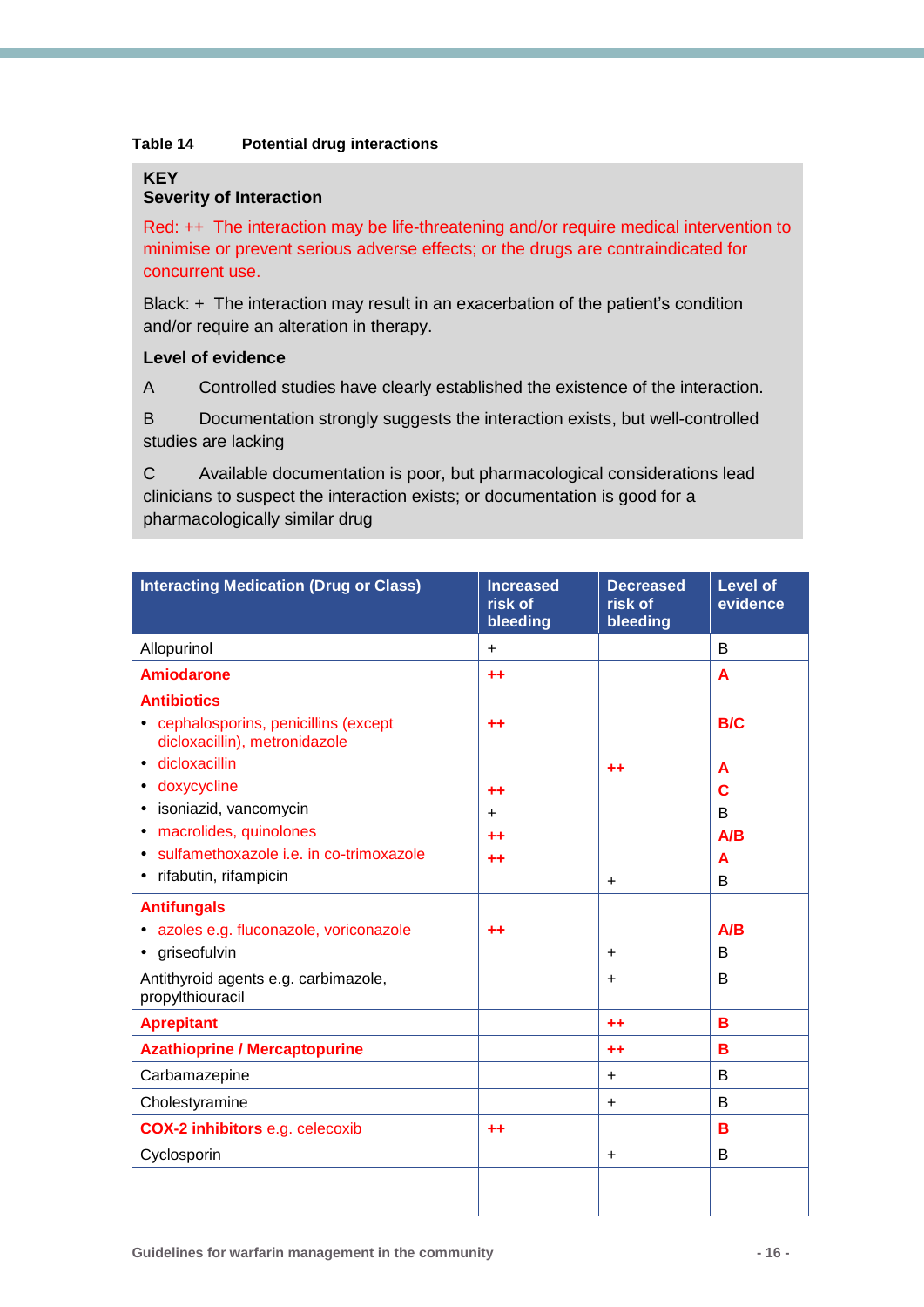| <b>Interacting Medication (Drug or Class)</b>                  | <b>Increased</b><br>risk of<br>bleeding | <b>Decreased</b><br>risk of<br>bleeding | <b>Level of</b><br>evidence |
|----------------------------------------------------------------|-----------------------------------------|-----------------------------------------|-----------------------------|
| <b>Fibrates</b>                                                |                                         |                                         |                             |
| fenofibrate                                                    | $+ +$                                   |                                         | C                           |
| gemfibrozil<br>$\bullet$                                       | $\ddot{}$                               |                                         | B                           |
| H2-Antagonists e.g. cimetidine, ranitidine                     | $\ddot{}$                               |                                         | B                           |
| <b>Imatinib</b>                                                | $+ +$                                   |                                         | в                           |
| <b>Infliximab</b>                                              |                                         | $++$                                    | C                           |
| <b>Influenza vaccine</b>                                       | $+ +$                                   |                                         | в                           |
| Leflunomide                                                    | $+ +$                                   |                                         | в                           |
| <b>Methotrexate</b>                                            | $+ +$                                   |                                         | в                           |
| <b>Nandrolone</b>                                              | $+ +$                                   |                                         | C                           |
| Paracetamol (within one to two weeks at 2-4<br>g/day)          | $\ddot{}$                               |                                         | A                           |
| Phenytoin (initially increase risk; long-term<br>decrease risk | $+$                                     | $\ddot{}$                               | C                           |
| Proton Pump Inhibitors e.g. omeprazole                         | $\ddot{}$                               |                                         | B                           |
| Quetiapine                                                     | $\ddot{}$                               |                                         | B                           |
| <b>Ropinirole</b>                                              | $+ +$                                   |                                         | в                           |
| Salicylates (topical) e.g. methyl salicylate                   | $+ +$                                   |                                         | в                           |
| Sodium valproate i.e. valproic acid                            | $+ +$                                   |                                         | в                           |
| <b>Statins</b>                                                 |                                         |                                         |                             |
| simvastatin                                                    | $^{\tiny{++}}$                          |                                         | A                           |
| fluvastatin, rosuvastatin<br>$\bullet$                         | $\ddot{}$                               |                                         | B                           |
| SSRIs e.g. citalopram, fluoxetine, sertraline                  | $++$                                    |                                         | в                           |
| <b>SNRIs e.g. desvenlafaxine, venlafaxine</b>                  | $^{\tiny{++}}$                          |                                         | в                           |
| Sulfasalazine                                                  | +                                       |                                         | B                           |
| <b>Tamoxifen</b>                                               | $++$                                    |                                         | в                           |
| TCAs e.g. amitriptyline, doxepin                               | $\ddot{}$                               |                                         | B                           |
| <b>Testosterone</b>                                            | $+ +$                                   |                                         | в                           |
| Thyroxine                                                      | $\ddot{}$                               |                                         | B                           |
| Tramadol                                                       | $\ddot{}$                               |                                         | B                           |

Source: Micromedex 2.0 2015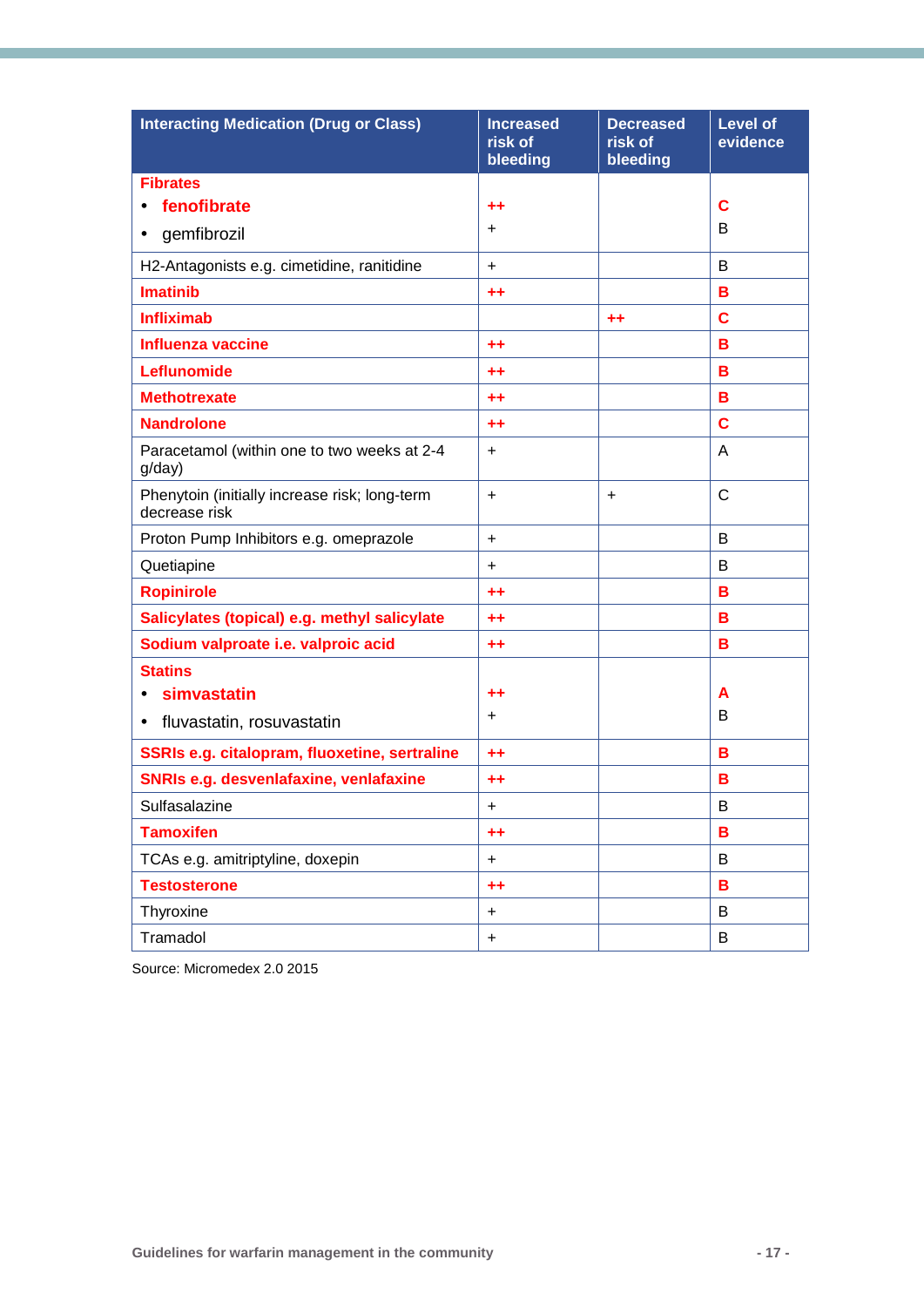#### **Table 15 Potential interactions with complementary medicines**

### **KEY**

### **Severity of Interaction**

Red: ++ The interaction may be life-threatening and/or require medical intervention to minimise or prevent serious adverse effects; or the drugs are contraindicated for concurrent use.

Black: + The interaction may result in an exacerbation of the patient's condition and/or require an alteration in therapy.

#### **Level of evidence**

A Controlled studies have clearly established the existence of the interaction.

B Documentation strongly suggests the interaction exists but well-controlled studies are lacking

C Available documentation is poor, but pharmacological considerations lead clinicians to suspect the interaction exists; or documentation is good for a pharmacologically similar drug

| <b>Interacting Complementary Medication</b> | <b>Increased</b><br>risk of<br><b>bleeding</b> | <b>Decreased</b><br>risk of<br>bleeding | <b>Level of</b><br>evidence |
|---------------------------------------------|------------------------------------------------|-----------------------------------------|-----------------------------|
| Black Tea / Green Tea                       |                                                | $\ddot{}$                               | A/B                         |
| Co Enzyme Q10                               |                                                | $\ddot{}$                               | B                           |
| Dan shen / Tan shen Salvia miltiorrrhiza    | $+ +$                                          |                                         | в                           |
| Dong Quai Angelica sinensis                 | $\ddot{}$                                      |                                         | B                           |
| Ginseng                                     |                                                | $\ddot{}$                               | В                           |
| Glucosamine +/- Chondroitin                 | $\ddot{}$                                      |                                         | B                           |
| St John's Wort Hypericum perforatum         |                                                | $+ +$                                   | в                           |
| Vitamin A, Vitamin E                        | +                                              |                                         | B                           |
| <b>Vitamin K</b>                            |                                                | ++                                      | A                           |

Source: Micromedex 2.0 2015

## <span id="page-20-0"></span>**1.11 Patient counselling**

It is important to provide patients with a warfarin patient education booklet which includes a table for recording INRs and dosages. These can be obtained by contacting the medication's manufacturing company.

Clinicians should provide patients with advice which includes the following:

- Always take the same brand of warfarin tablets.
- Take warfarin tablets at about the same time every day preferably in the evening.
- Inform a doctor if a painful, purplish, bruise-like rash develops.
- Use a calendar or the tables in the back of a warfarin patient education booklet to keep a record of INRs and doses. Additionally clinicians could also suggest patients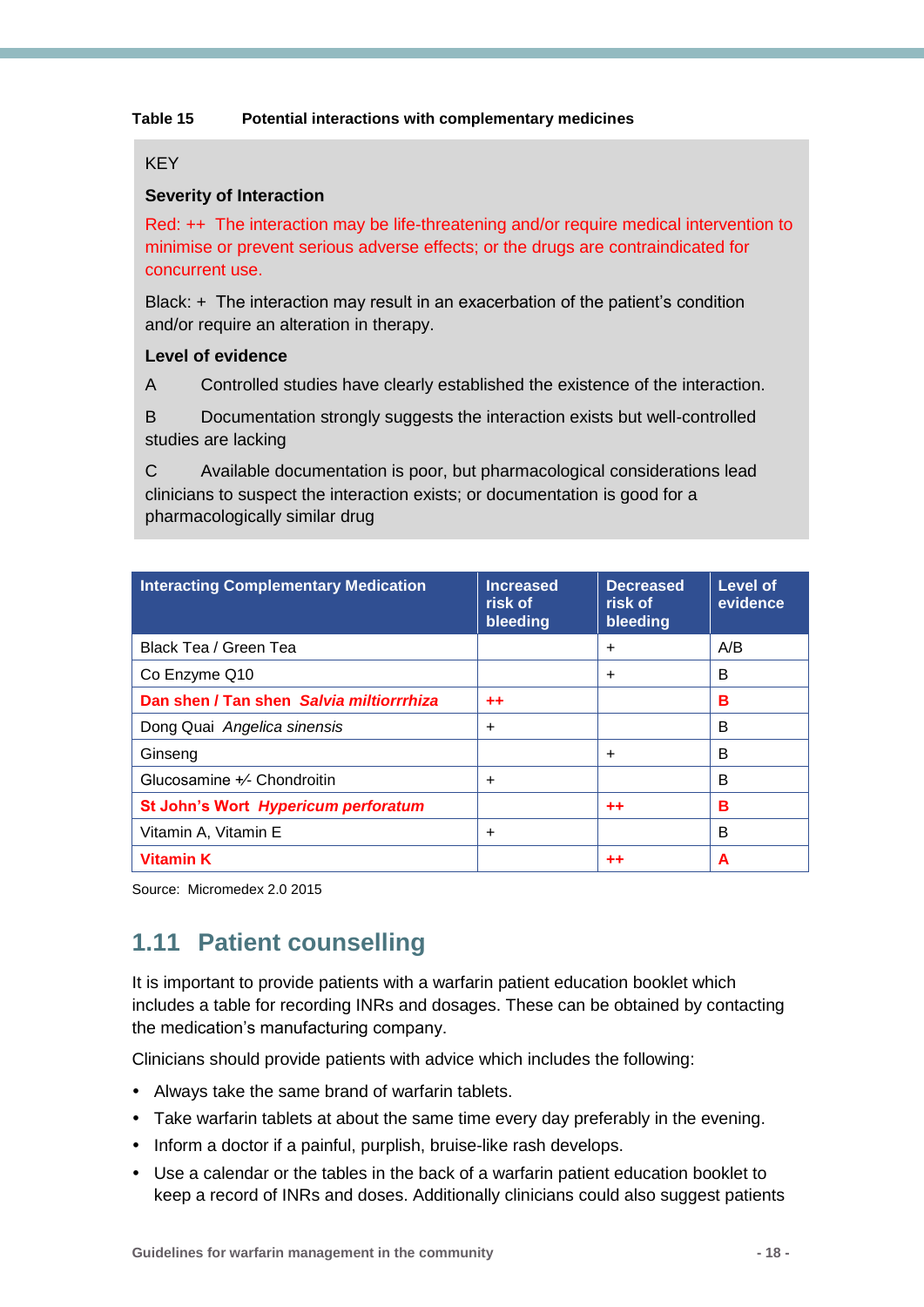tick the date immediately after taking a dose so that any missed doses can easily be identified.

- Eat a normal, balanced diet without dramatic changes, to keep intake of vitamin K stable. Note that warfarin is affected by vitamin K which is found in certain foods (e.g. green leafy vegetables).
- Avoid excessive alcohol consumption (generally one to two standard drinks per day are considered a safe limit).
- Avoid drinking large amounts of cranberry juice as this may increase the effects of warfarin.
- Seek advice from a doctor or pharmacist before starting or stopping any other medication or taking vitamin supplements, herbal or over-the-counter products (e.g. St John's Wort or fish oil).
- Inform any health care professional including dentists that they are taking warfarin.
- Ensure they have appointments for regular blood tests in case the dose of warfarin needs adjusting and ensure they have been advised of the next dose to take when the test result is known.
- Inform a doctor if experiencing symptoms of any other illness (including diarrhoea, vomiting, infection or fever) as extra blood tests may be needed.

(Rossi 2015)

• Inform a doctor immediately if experiencing any unexplained bruising; bleeding; pink, red or dark brown urine; or red or black faeces; prolonged bleeding from gums or nose; dizziness, trouble breathing or chest pain; severe headache; unusual pain, swelling or bruising; unusual weakness; dark, purplish or mottled fingers or toes; vomiting or coughing up blood; excessive menstrual bleeding (Clarke et al. 2006; Rossi 2015).

## <span id="page-21-0"></span>**1.12 Auditing management of warfarin**

Periodic auditing of INR test results is recommended, with a target of 60 per cent time in therapeutic range (Gallus et al. 2000; Baglin, Keeling & Watson 2005).

### <span id="page-21-1"></span>**1.13 Guide for patients non-responsive to warfarin therapy**

For patients at low risk of thrombosis whose INR result at day 8 is less than 1.4, the regimen in Table 16 can be used. Review adherence to therapy prior to considering the 6 mg daily dose recommendation.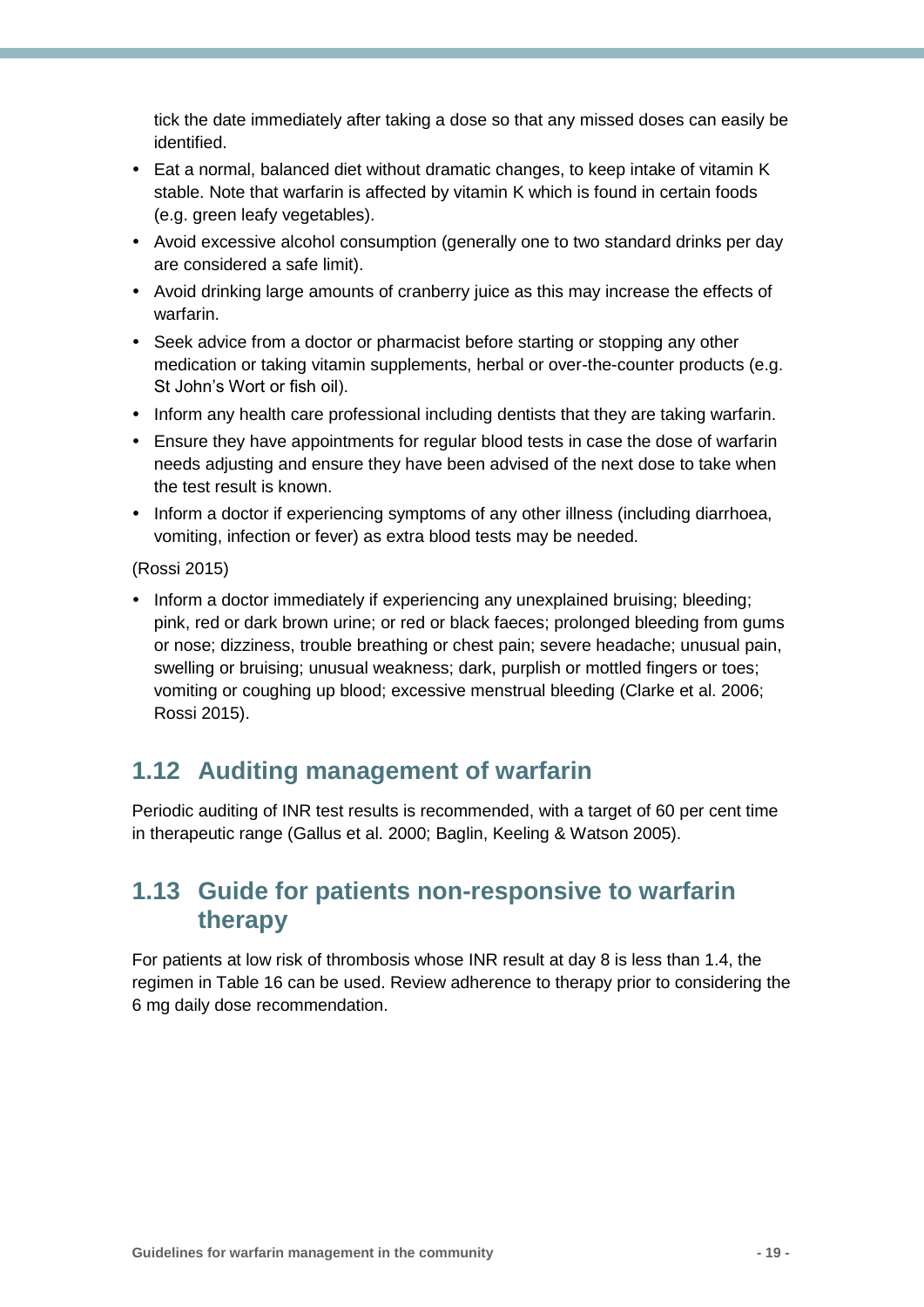| Day to take INR test<br>$ (Initiation = day 1)$ | <b>INR</b>               | <b>Daily Warfarin Dose</b><br>(until next INR test)                                        |
|-------------------------------------------------|--------------------------|--------------------------------------------------------------------------------------------|
|                                                 | Less than 1.4<br>Unusual | Check medication adherence, drug interactions,<br>etc.<br>Increase to 10 mg if appropriate |
|                                                 | $1.4 - 1.6$              | Increase to 8 mg                                                                           |
| Day 15                                          | $1.7 - 1.8$              | Increase to 7 mg                                                                           |
|                                                 | $1.9 - 2.4$              | Maintain 6 mg                                                                              |
|                                                 | $2.5 - 2.9$              | Reduce to 5 mg                                                                             |
|                                                 | $3 - 4$                  | Consider omitting one to two daily doses<br>Reduce to 4 mg                                 |
|                                                 | $4.1 - 5$                | Omit two daily doses                                                                       |
|                                                 |                          | Check doses taken by patient                                                               |
|                                                 |                          | Reduce to 4 mg                                                                             |
|                                                 | More than 5              | See Section 1.7 on Management of High INR                                                  |
|                                                 |                          | Check dose taken by patient                                                                |

| Table 16 | Guide for patients on 6mg on days 8 to day 14 |
|----------|-----------------------------------------------|
|----------|-----------------------------------------------|

Source: Janes, Challis & Fisher 2004

## <span id="page-22-0"></span>**2. Review**

This Guideline is due for review on: February 2018

**Date of Last Review:** 18/12/2015

**Supersedes:** Guidelines for warfarin management in the community v1\_0

## <span id="page-22-1"></span>**3. Business Area Contact**

Medicines Regulation and Quality Email: [medicationsafety@health.qld.gov.au](mailto:medicationsafety@health.qld.gov.au) Phone: 07 3328 9818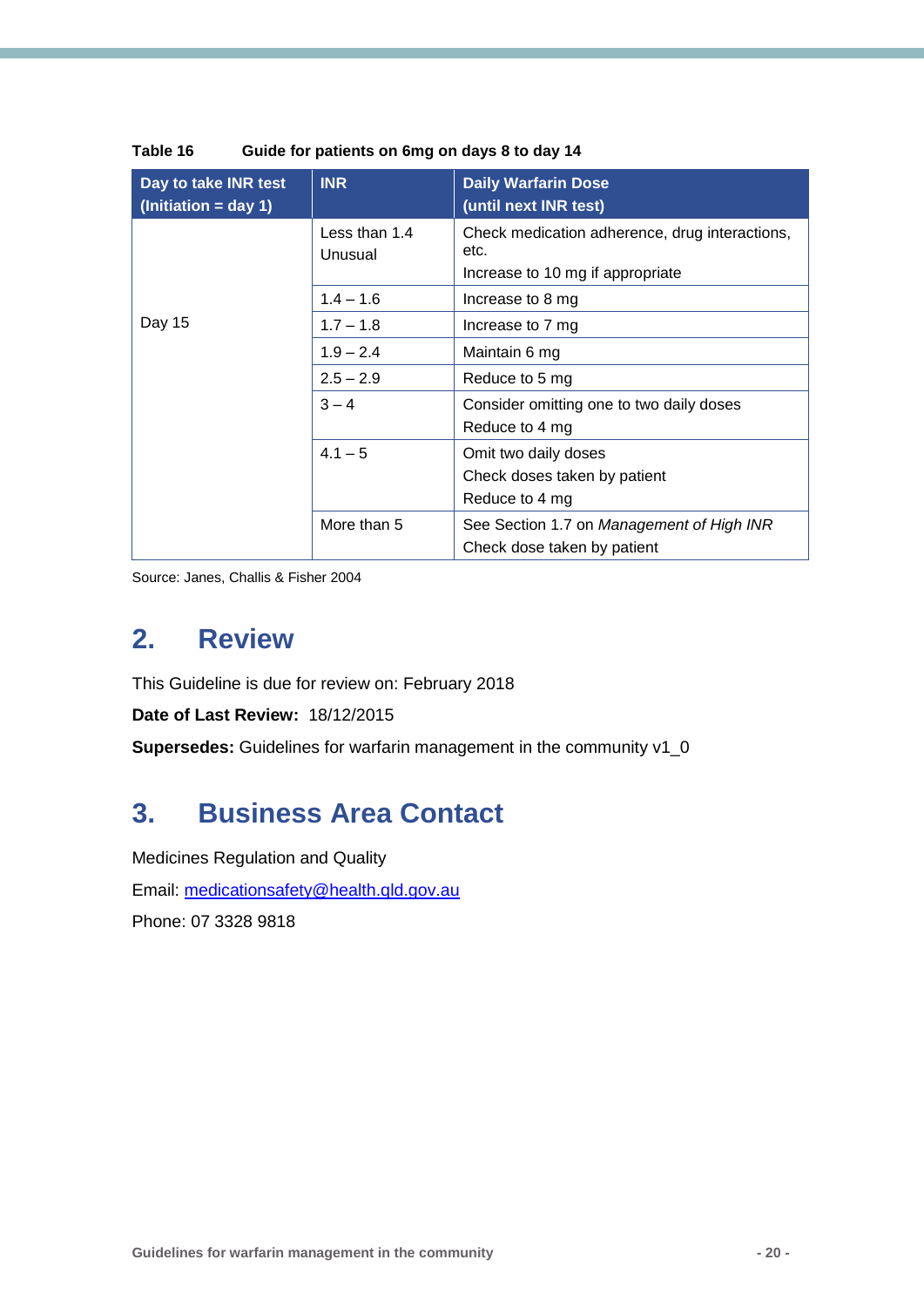## <span id="page-23-0"></span>**4. Glossary of terms used in the policy and supporting documents**

| <b>Term</b>                           | <b>Definition / Explanation / Details</b>                                 | <b>Source</b>                           |  |
|---------------------------------------|---------------------------------------------------------------------------|-----------------------------------------|--|
| AF                                    | Atrial fibrillation                                                       |                                         |  |
| <b>APTT</b>                           | Activated partial thromboplastin time                                     |                                         |  |
| <b>AVR</b>                            | Aortic valve replacement                                                  |                                         |  |
| CHADS <sub>2</sub>                    | scoring system for risk of stroke in patients with atrial<br>fibrillation | Gage et al. 2001                        |  |
| CHA <sub>2</sub> DS <sub>2</sub> VASc | scoring system for risk of stroke in patients with atrial<br>fibrillation | European Heart<br><b>Journal (2012)</b> |  |
| <b>DVT</b>                            | Deep vein thrombosis                                                      |                                         |  |
| <b>FFP</b>                            | Fresh frozen plasma                                                       |                                         |  |
| <b>HAS-BLED</b>                       | scoring system for risk of major bleeding                                 | Pisters et al.<br>2010                  |  |
| HEMORR <sub>2</sub> HAGES             | scoring system for risk of major bleeding                                 | Gage et al. 2006                        |  |
| <b>INR</b>                            | <b>International Normalised Ratio</b>                                     |                                         |  |
| IV                                    | Intravenous                                                               |                                         |  |
| <b>LMWH</b>                           | Low molecular weight heparin                                              |                                         |  |
| <b>MVR</b>                            | Mitral valve replacement                                                  |                                         |  |
| <b>PE</b>                             | Pulmonary embolism                                                        |                                         |  |
| VTE                                   | Venous thromboembolism                                                    |                                         |  |

## <span id="page-23-1"></span>**5. Approval and Implementation**

### **Policy Custodian:**

Dr Sue Ballantyne

Director Medicines Regulation and Quality unit

### **Responsible Executive Team Member:**

Dr Jeannette Young,

Chief Health Officer

### **Approving Officer:**

Dr Jeannette Young,

Chief Health Officer

**Approval date:** 18/4/2016

**Effective from:** 18/5/2016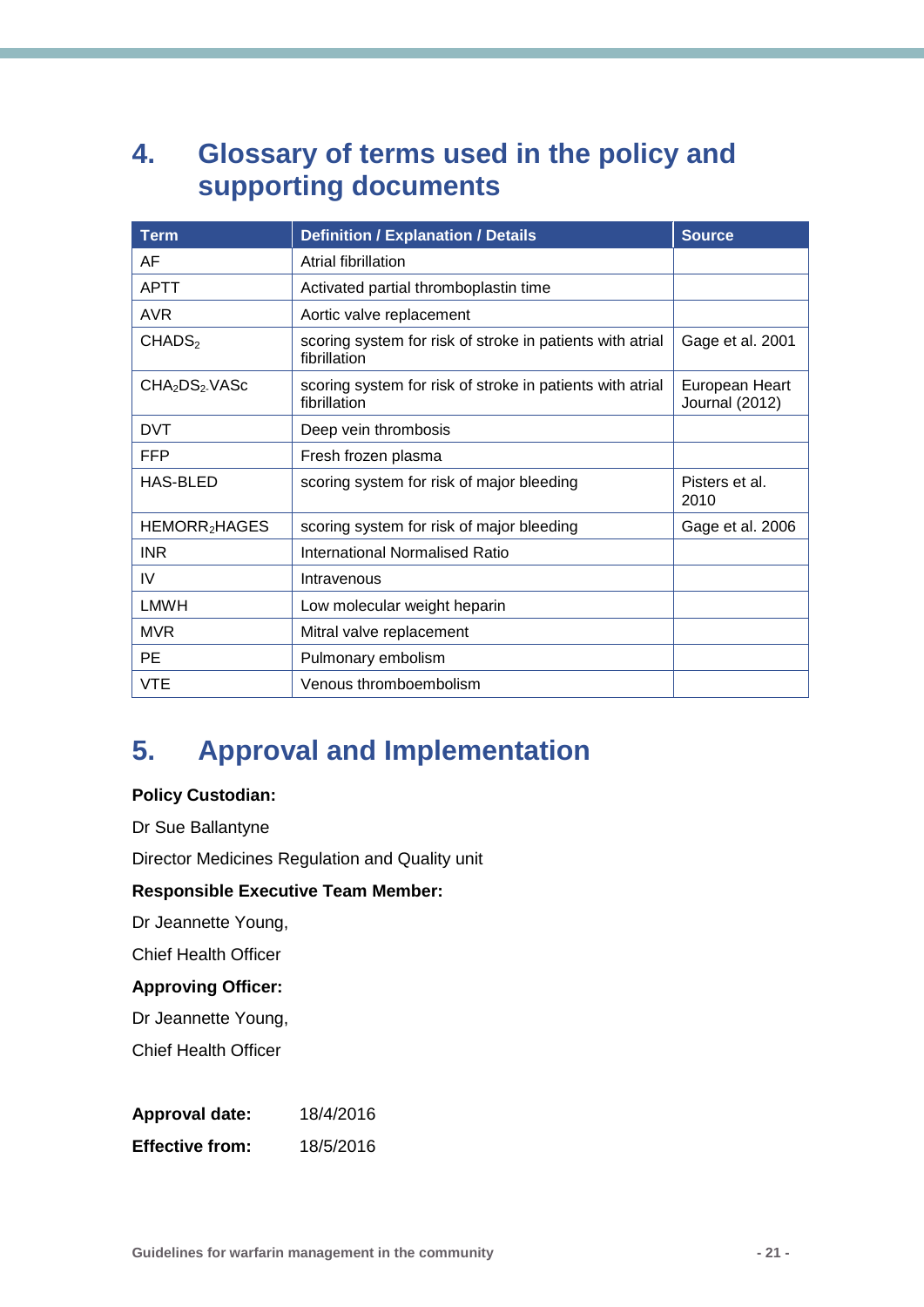## <span id="page-24-0"></span>**6. Version Control**

| <b>Version</b> | <b>Date</b>    | <b>Prepared by</b>  | <b>Comments</b>                            |
|----------------|----------------|---------------------|--------------------------------------------|
| 1.0            | 10/09/201<br>2 | <b>S</b> Mathers    | Based on initial draft by P Modlmayr, RFDS |
| 2.0            | 18/04/201<br>6 | S Mathers/J<br>Quin | Update due to new consensus quidelines     |

## <span id="page-24-1"></span>**7. References**

Ageno W, Gallus AS, Wittkovsky A, Crowther M, Hylek EM, Palareti G 2012. 'Oral anticoagulant therapy: Antithrombotic therapy and prevention of thrombosis,  $9<sup>th</sup>$  ed: American College of Chest Physicians evidence-based clinical practice guidelines', *Chest* 141:e44S-e88S.

Baglin TP, Keeling DM, Watson HG for the British Committee for Standards in Haematology 2011. 'Guidelines on oral anticoagulation (warfarin): fourth edition , *British Journal of Haematology* 154:311-324.

Blaauw Y, Crijns HJGM 2008. 'Atrial fibrillation: Treatment of atrial fibrillation', *Heart* 94(10):1342-1349.

Camm AJ, Kirchhof P, Lip GYH, Schotten U, Savelieva I, Ernst S, et al. for The Task Force for the Management of Atrial Fibrillation of the European Society of Cardiology 2010. 'Guidelines for the management of atrial fibrillation', *European Heart Journal* 31:2369-2429.

Cardiovascular Expert Group 2012. *eTG complete* [internet]. Melbourne: Therapeutic Guidelines Limited, retrieved 12 April 2012, [https://online-tg-org](https://online-tg-org-au.cknservices.dotsec.com/ip/)[au.cknservices.dotsec.com/ip/](https://online-tg-org-au.cknservices.dotsec.com/ip/)

Clarke R, Ross S, Walker T, Woods D, et al. (editors) Oct 2006. *INR testing*, Best Practice Advocacy Centre, retrieved 5 January 2012, [http://www.bpac.org.nz/resources/campaign/inr/bpac\\_inr\\_poem\\_2006\\_wv.pdf](http://www.bpac.org.nz/resources/campaign/inr/bpac_inr_poem_2006_wv.pdf) 

Guidelines for the management of atrial fibrillation. The Task Force for the Management of Atrial Fibrillation of the European Society of Cardiology (ESC) European Heart Journal (2010) 31, 2369–2429

Gage BF, Waterman AD, Shannon W, Boechler M, Rich MW, Radford MJ 2001. 'Validation of clinical classification schemes for predicting stroke. Results from the National Registry of Atrial Fibrillation', *The Journal of the American Medical Association* 285(22):2864-2870.

Gage BF, Yan Y, Milligan PE, Waterman AD, Culverhouse R, Rich MW, Radford MJ 2006. 'Clinical classification schemes for predicting hemorrhage: Results from the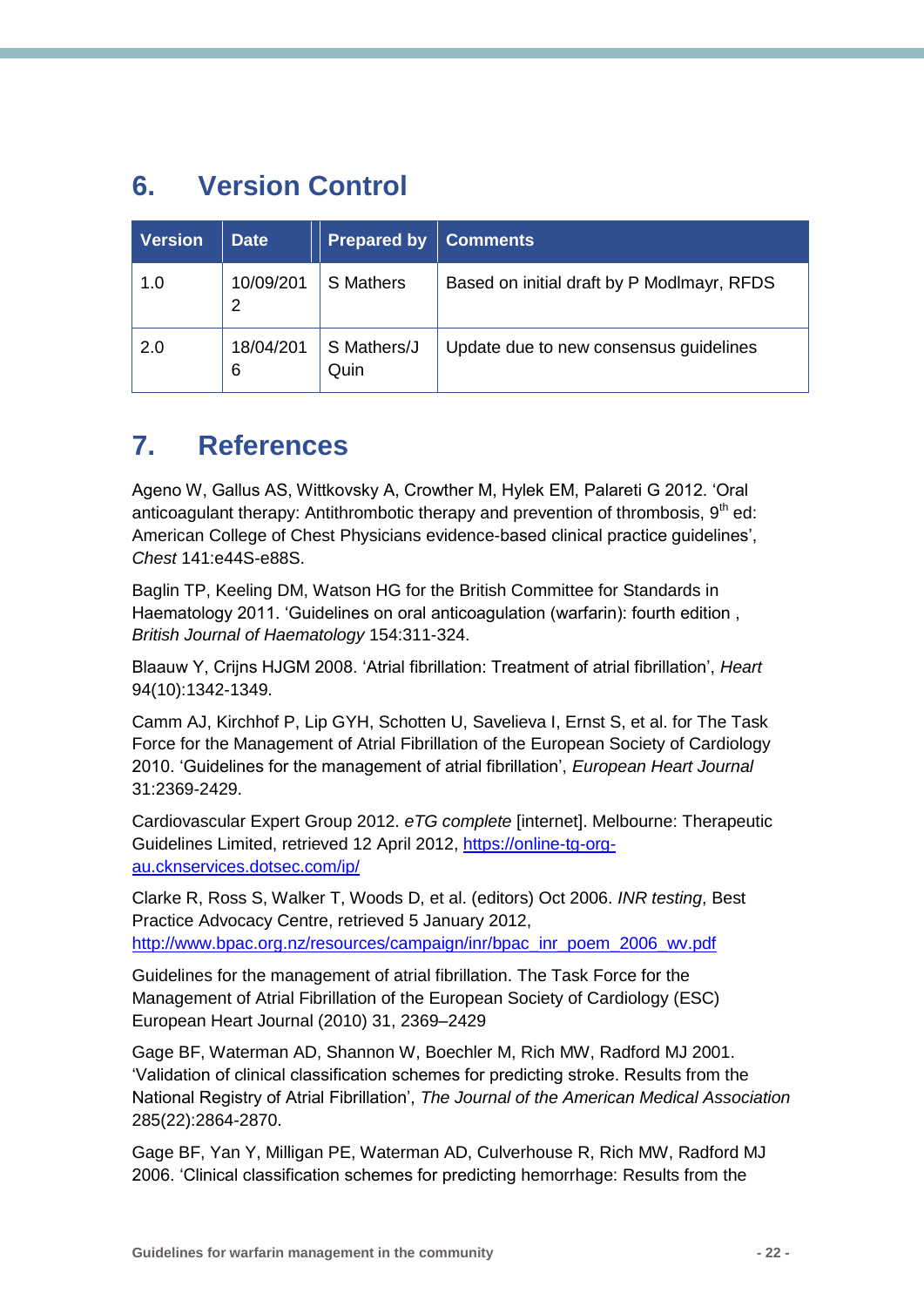National Registry of Atrial Fibrillation (NRAF)', *The American Heart Journal* 15(3):713- 719.

Gallus AS, Baker RI, Chong BH, Ockelford PA, Street AM on behalf of the Australasian Society of Thrombosis and Haemostasis 2000. 'Consensus guidelines for warfarin therapy. Recommendations from the Australasian Society of Thrombosis and Haemostasis', *Medical Journal of Australia* 172:600-605.

Gedge J, Orme S, Hampton K, Channer K, Hendra T 2000. 'A comparison of a lowdose warfarin induction regime with the modified Fennerty regimen in elderly inpatients', *Age & Ageing* 29(1):31-34.

Guidelines & Protocols Advisory Committee on behalf of British Columba Medical Services Commission, 1 Oct 2010. 'Warfarin Therapy Management', *British Columbia Guidelines*, retrieved 5 January 2012,

[http://www.bcguidelines.ca/pdf/warfarin\\_management.pdf](http://www.bcguidelines.ca/pdf/warfarin_management.pdf)

Guyatt GH, Akl EA, Crowther M, Gutterman DD, Schuünemann HJ, and for the American College of Chest Physicians Antithrombotic Therapy and Prevention of Thrombosis Panel 2012. 'Executive Summary: Antithrombotic therapy and prevention of thrombosis, 9<sup>th</sup> ed: American College of Chest Physicians Evidence-Based Clinical Practice Guidelines', *Chest* 141:7S-47S.

Hart RG, Pearce LA, Aguilar MI 2007. 'Meta-Analysis: Antithrombotic therapy to prevent stroke in patients who have nonvalvular atrial fibrillation', *Annals of Internal Medicine* 146:857-867.

Janes S, Challis R, Fisher F 2004. 'Safe introduction of warfarin for thrombotic prophylaxis in atrial fibrillation requiring only a weekly INR', *Clinical and Laboratory Haematology* 26(1):43-47.

Kearon C, Akl EA, Comerota AJ, Prandoni P, Bounameaux H, Goldhaber SZ, et al. 2012. 'Antithrombotic therapy for VTE disease: Antithrombotic therapy and prevention of thrombosis, 9<sup>th</sup> ed: American College of Chest Physicians evidence-based clinical practice guidelines', *Chest* 141:e419S-e494S.

Keeling D, Baglin T, Tait C, Watson H, Perry D, Baglin C, et al. 2011. 'Guidelines on oral anticoagulation with warfarin – fourth edition', *British Journal of Haematology* 154(3):311-324, retrieved 5 January 2012,

<http://onlinelibrary.wiley.com/doi/10.1111/j.1365-2141.2011.08753.x/abstract>

Kovacs MJ, Rodger M, Anderson DR, Morrow B, Kells G, et al. 2003. 'Comparison of 10-mg and 5-mg warfarin initiation nomograms together with low-molecular-weight heparin for outpatient treatment of acute venous thromboembolism', *Annals of Internal Medicine* 138:714-719.

Micromedex 2.0 - Drug Interactions, 1974 - 2015. *Micromedex Clinical Evidence Solutions*, Thomson Reuters, retrieved 5 June 2015, [https://www-thomsonhc](https://www-thomsonhc-com.cknservices.dotsec.com/micromedex2/librarian/PFDefaultActionId/evidencexpert.ShowDrugInteractionsResults)[com.cknservices.dotsec.com/micromedex2/librarian/PFDefaultActionId/evidencexpert.](https://www-thomsonhc-com.cknservices.dotsec.com/micromedex2/librarian/PFDefaultActionId/evidencexpert.ShowDrugInteractionsResults) **[ShowDrugInteractionsResults](https://www-thomsonhc-com.cknservices.dotsec.com/micromedex2/librarian/PFDefaultActionId/evidencexpert.ShowDrugInteractionsResults)** 

National Institute of Health. USA, *LACTMED* [internet], 10 March 2015. US National Library of Medicine, National Institute of Health, Maryland, retrieved 9 June 2015, <http://toxnet.nlm.nih.gov/cgi-bin/sis/search2/f?./temp/~t8hj9Y:1>